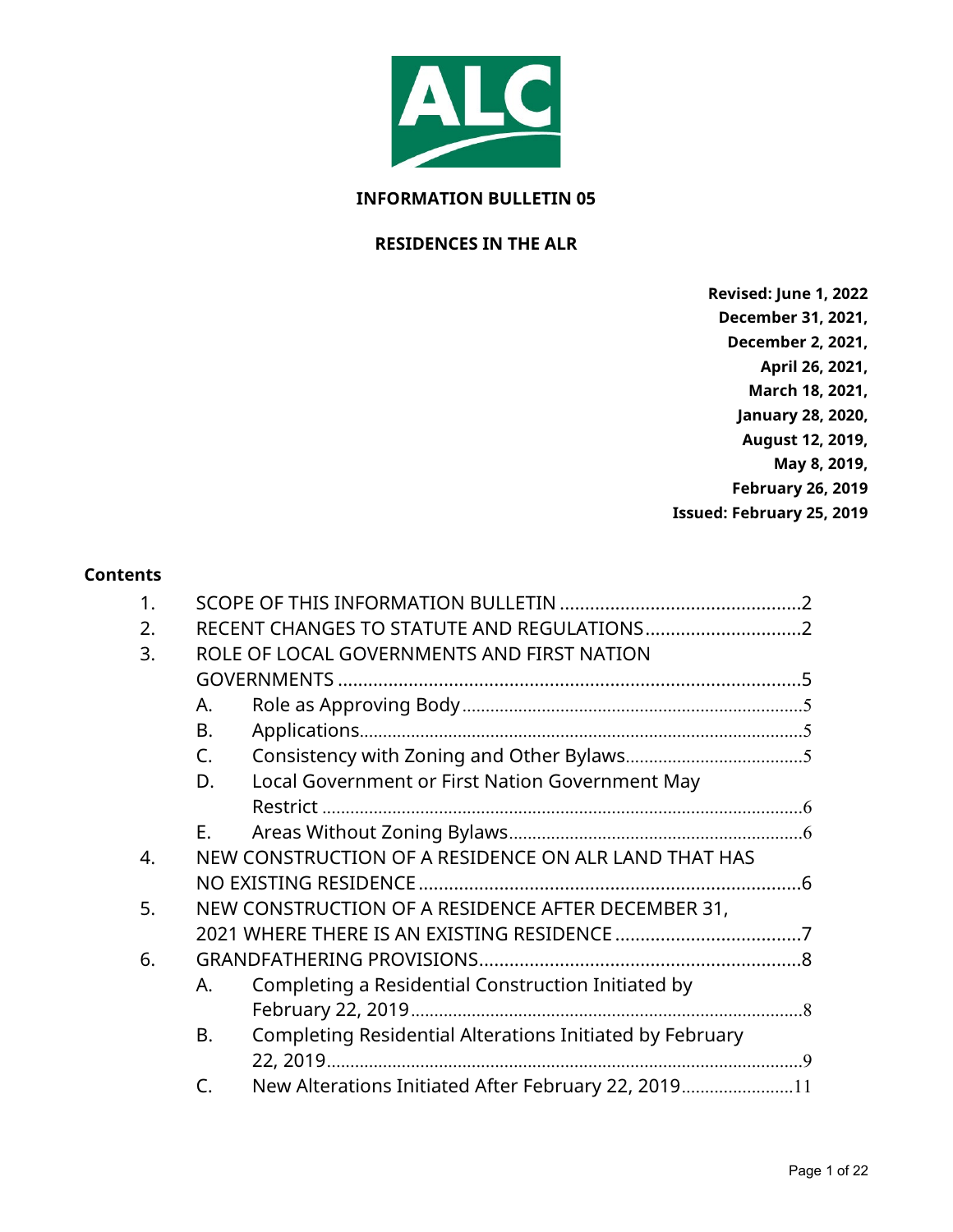|                 | D.                                                | Manufactured Home on ALR Land on or Before February     |  |
|-----------------|---------------------------------------------------|---------------------------------------------------------|--|
|                 | Ε.                                                | Manufactured Home Constructed between July 4, 2019      |  |
|                 | F.                                                | Single-Level Accommodation Constructed Above an         |  |
|                 |                                                   | Existing Building on the Farm on or before February 22, |  |
|                 | G.                                                | Second Single Family Dwelling in Former Zone 2 ("Zone 2 |  |
|                 |                                                   | Second SFD") on or before February 22, 2019 14          |  |
| 7.              |                                                   |                                                         |  |
|                 | А.                                                |                                                         |  |
|                 | B.                                                | Parcels on which there is more than one residence       |  |
| 8.              |                                                   |                                                         |  |
|                 | А.                                                |                                                         |  |
|                 | <b>B.</b>                                         |                                                         |  |
| 9.              | SOIL OR FILL FOR RESIDENTIAL CONSTRUCTION  16     |                                                         |  |
| 10.             | INFRASTRUCTURE NECESSARY FOR RESIDENTIAL USE 17   |                                                         |  |
| 11.             | ACCESSORY BUILDILNGS (GARAGES & STUDIOS, ETC.) 17 |                                                         |  |
| 12 <sub>1</sub> | APPLICATIONS FOR NON-ADHERING RESIDENTIAL USE 17  |                                                         |  |
| 13.             |                                                   |                                                         |  |

# <span id="page-1-0"></span>**1. SCOPE OF THIS INFORMATION BULLETIN**

This information bulletin provides guidance to assist in interpreting the *Agricultural Land Commission Act*, S.B.C. 2002, c. 36 (**ALCA**) and the Agricultural Land Reserve Use Regulation (the **ALR Use Regulation**), in relation to residences in the agricultural land reserve (**ALR**). The ALCA and ALR Use Regulation will govern if inconsistent with this bulletin.

This information bulletin is directed only to interpretation of the ALCA and the ALR Use Regulation. All other applicable laws, regulations and bylaws related to residential uses must also be complied with.

# <span id="page-1-1"></span>**2. RECENT CHANGES TO STATUTE AND REGULATIONS**

Effective February 22, 2019, the ALCA was amended and the ALR Use Regulation was created. Though many concepts contained in the ALCA and its regulations are unchanged from the past, there have been changes to the use of ALR land for residences.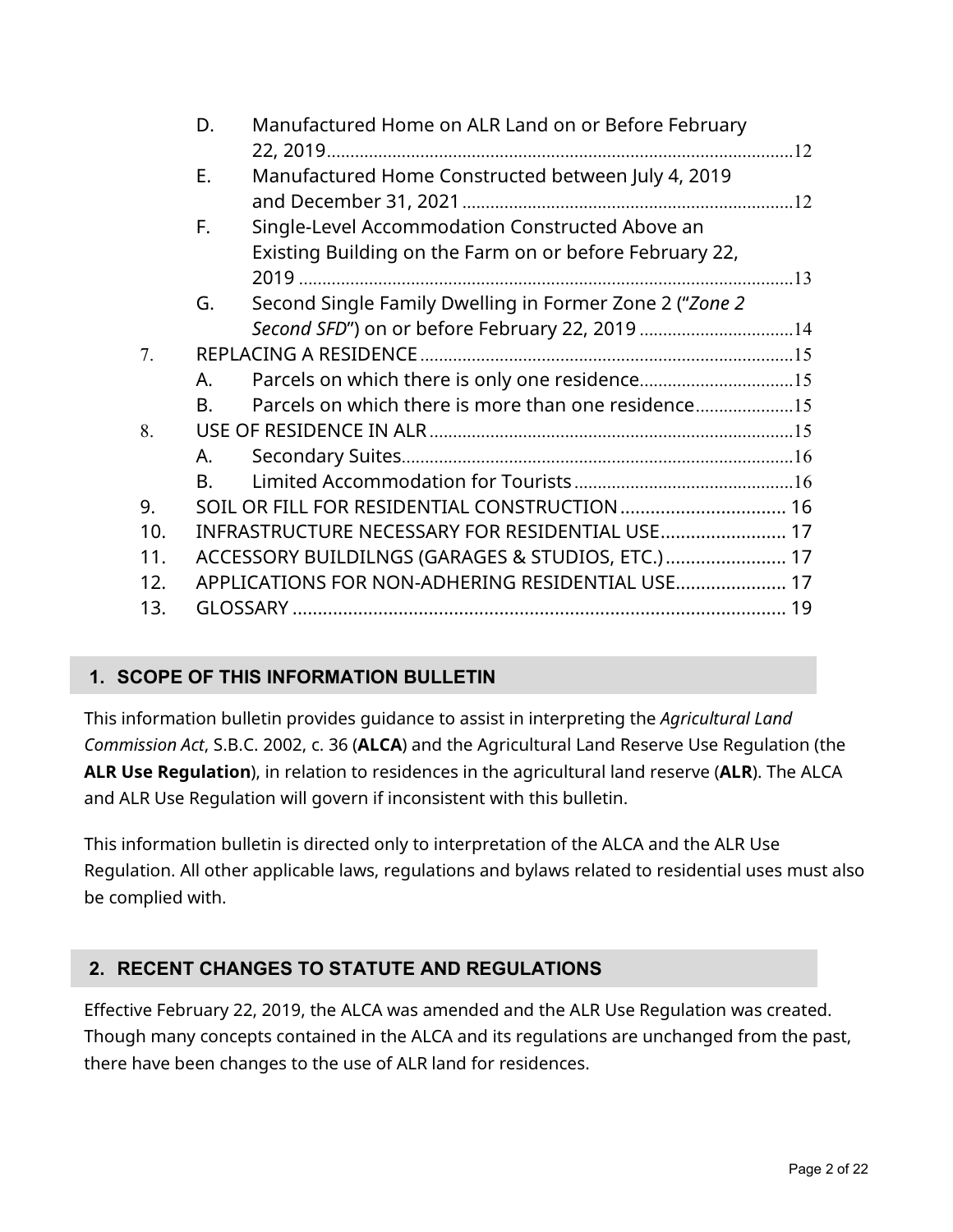The ALR Use Regulation was amended on July 5, 2019 to temporarily permit manufactured homes for family members subject to specific criteria. On April 26, 2021, the ALR Use Regulation was amended again to extend the time period criteria to December 31, 2021 (refer to section 6 below).

The ALR Use Regulation has been further amended, effective December 31, 2021, to permit the construction of one *additional residence* per parcel, subject to specific criteria (refer to section 5, below) and to end the prior permission under the ALR Use Regulation for manufactured homes for family members.

The following is a summary of key residential changes to the ALCA and the ALR Use Regulation resulting from the February 22, 2019, July 5, 2019 and April 26, 2021 amendments as well as the changes that took effect on December 31, 2021:

- Generally, land in the ALR may have **no more than one residence** per parcel: ALCA, s. 20.1(1)(a), subject to certain grandfathering exceptions. Further, as of December 31, 2021, land in the ALR may have **one** *additional residence* per parcel if there is only one residence on the parcel when construction begins, and additional conditions set out in the regulation are also met: ALR Use Regulation, s. 34.3.
- Effective December 31, 2021, the ALR Use Regulation, s. 34.3 permits one additional residence if the following conditions are met:
	- $\circ$  At the time construction of the additional residence begins there is only one residence on the parcel; and
	- $\circ$  On a property 40 ha or less, once constructed there will be a principal residence with total floor area of 500  $m<sup>2</sup>$  or less and one residence with a total floor area of 90  $m<sup>2</sup>$  or less, if permitted by local government bylaw; OR
	- o On a property larger than 40 ha, where there is a lawfully constructed principal residence\*, one 186 m2 additional residence may be permitted, (if permitted by local government bylaw.

\*a lawfully constructed principal residence refers to a residence that pre-dates the legislative changes made on February 22, 2019 under Bill 52 or a residence larger than 500 m2 as approved by the ALC and constructed with appropriate authorizations.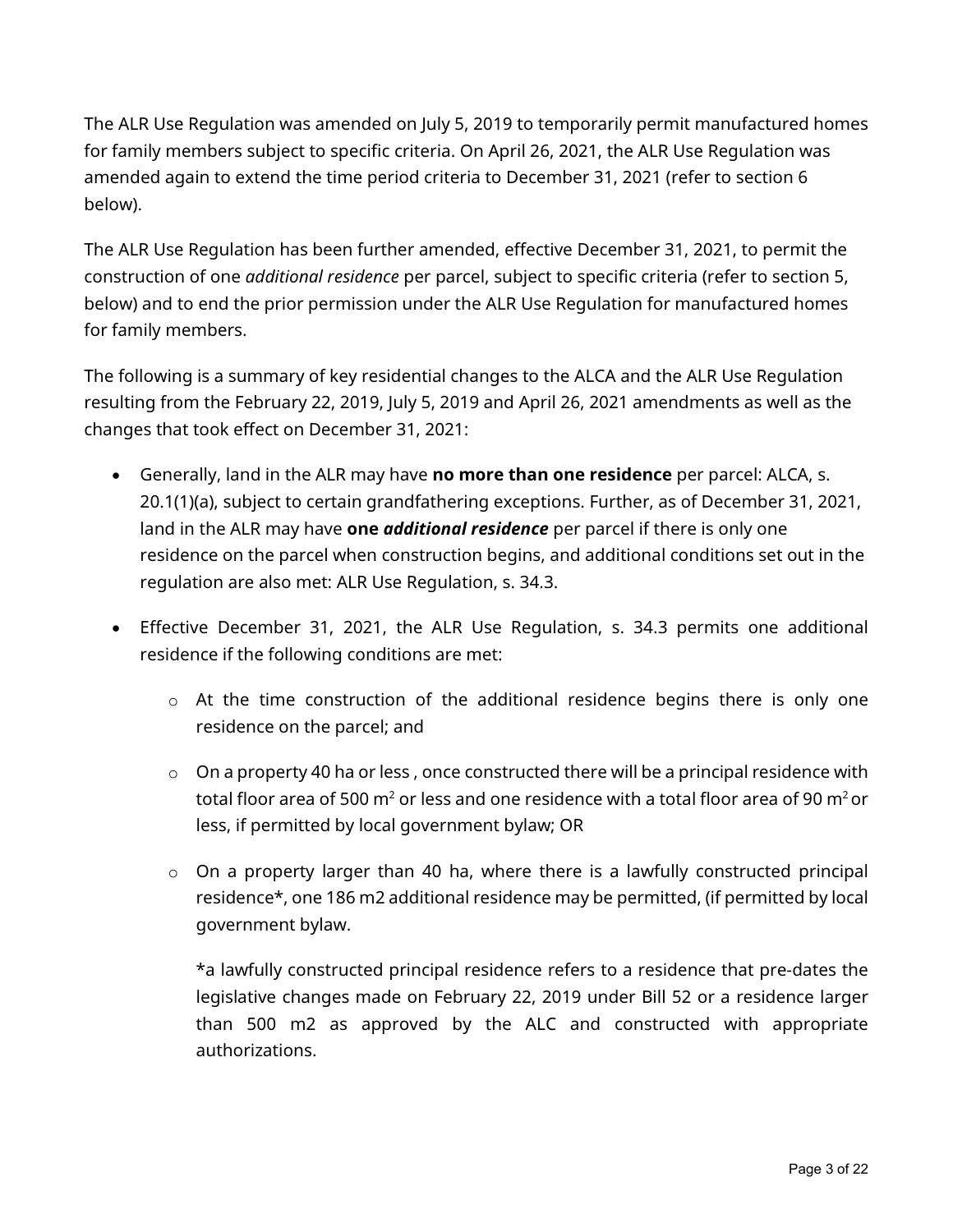- In addition, the Commission may approve an application for an *additional residence* if necessary for *farm use*: ALCA, s. 25(1.1).
- New size, siting and use requirements apply to *residential structure*s: ALCA, s. 20.1(1)(c).
- The *total floor area of a principal residence* **must be 500 m2 or less** in order to comply with the ALCA, though a local government or First Nation Government may impose a lower size cap under its bylaws: ALCA, ss. 20.1(1)(b), 46. The Commission has resolved on a definition of "*total floor area for principal residences*" for the purpose of the ALCA and ALR Use Regulation, as set out in the "Glossary" section at the end of this bulletin.
- The *total floor area of an additional 90 m2 or 186 m2 residence* **constructed after December 31, 2021 must be 90 m2 or less if the parcel is 40 ha or less, and 186 m2 or less if the parcel is more than 40 ha**, in order to comply with the ALR Use Regulation, though a local government or First Nation Government may impose a lower size cap under its bylaws: ALR Use Regulation, s. 34.3. Further, an *additional residence* may only be constructed if the size of the *principal residence* is within limits set by the ALR Use Regulation and the ALCA. The Commission has resolved on a definition of "*total floor area of additional 90 m2 or 186 m2 residence*" permitted in the ALR Use Regulation, as set out in the "Glossary" section at the end of this bulletin.
- The regulations had previously contained provisions facilitating the construction of manufactured homes for immediate family members, accommodation above an existing farm building, or (in parts of the province) a second single family dwelling. These provisions are no longer found in the ALCA and the ALR Use Regulation, with the exception of some grandfathering protection for pre-existing structures of these kinds. See the "Grandfathering Provisions" section of for more information. In addition, the Commission may approve an application for these kinds of *additional residence*s **if necessary for** *farm use*.
- If a landowner wishes in the absence of certain grandfathering exceptions to have a *principal residence* having a total floor area that is more than 500 m², to have an *additional residence* having a total floor area that is more than permitted by the ALR Use Regulation, to have a second *additional residence*, or to use a *residential structure* in a manner that contravenes the regulations, the landowner may submit an application to the Commission, through the local government or First Nation Government, seeking Commission approval: ALCA, ss. 20.1(2), 25. The ALCA calls this type of application an "**application for a** *non-adhering residential use*". More information about this type of application is provided later in this bulletin under the heading "Applications for *Non-*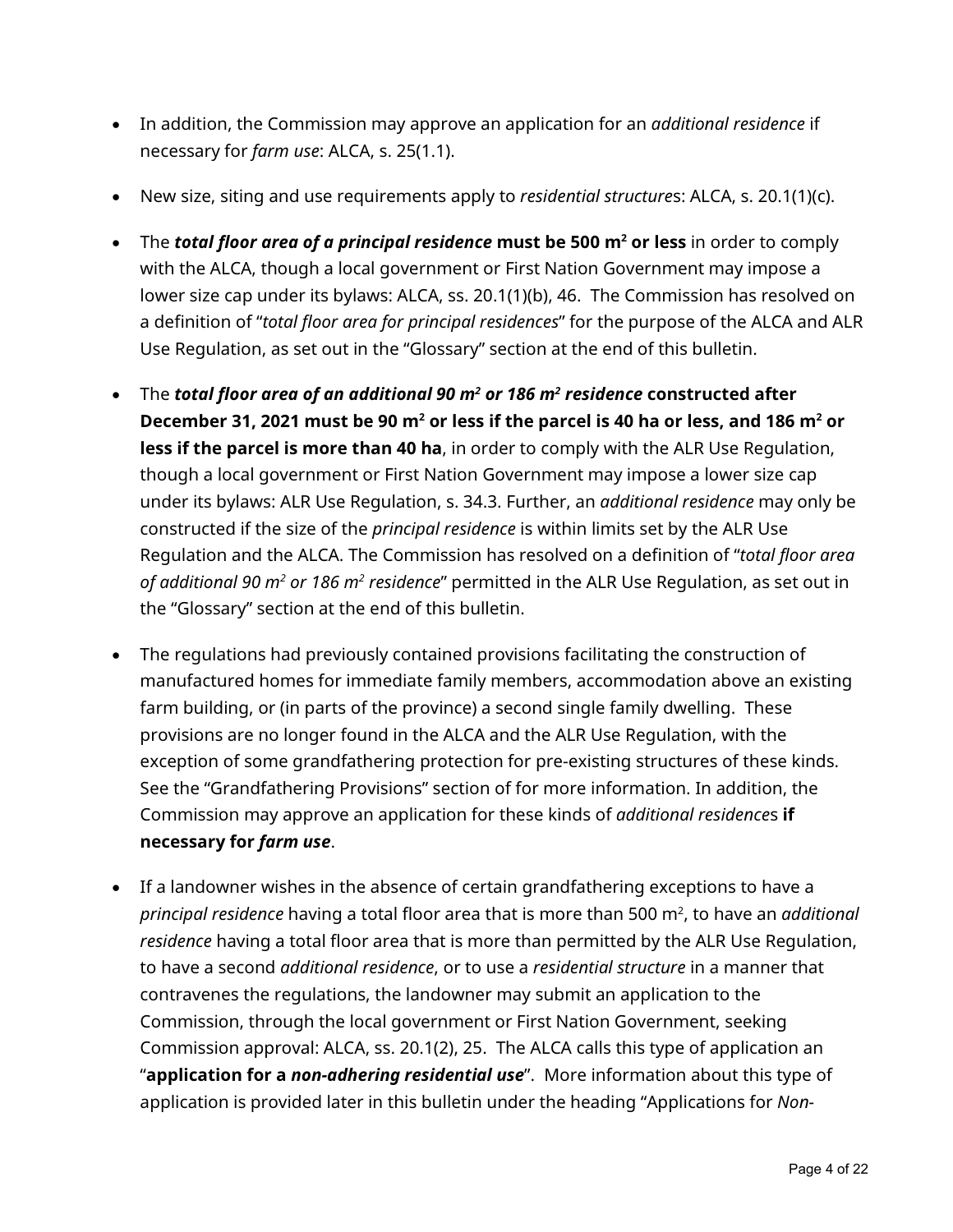*Adhering Residential Use*".

## <span id="page-4-0"></span>**3. ROLE OF LOCAL GOVERNMENTS AND FIRST NATION GOVERNMENTS**

#### <span id="page-4-1"></span>**A. Role as Approving Body**

#### I. Principal Residence

In order to comply with the ALCA, an approving body such as a local government or a First Nation Government may not approve or permit construction or alteration of a *principal residence* on ALR land unless the *principal residence* has a total floor area of 500 m<sup>2</sup> or less and is sized, sited and used in accordance with the ALR Use Regulation, or is permitted by the Commission on application: ALCA, s. 18. See the Section 12 "Glossary", found at the end of this bulletin, for the definition of **"***total floor area for a principal residence***"**.

#### II. Additional Residence

An approving body may not approve or permit construction or alteration of an *additional residence* on ALR land unless the additional residence is 90 m<sup>2</sup> or less if the parcel is 40 ha or less, and 186 m<sup>2</sup> or less if the parcel is more than 40 ha, and the size of the *principal residence* is within limits set by the ALR Use Regulation or is approved by the Commission on application: ALCA s. 18. See the Section 12 "Glossary", found at the end of this bulletin, for the definition of **"***total floor area of an additional 90 m2 or 186 m2 residence***"**.

#### <span id="page-4-2"></span>**B. Applications**

An application to the Commission asking it to approve a *non-adhering residential use*, such as new construction of a *principal residence* with a total floor area of more than 500 m2 or an *additional residence* not permitted by the ALR Use Regulation, must be submitted through the landowner's local government or First Nation Government. For more information on the process for making applications to the Commission, please see the Commission's website, at [www.alc.gov.bc.ca/alc/content/applications-and-decisions](https://www.alc.gov.bc.ca/alc/content/applications-and-decisions) as well as Section 11 of this information bulletin entitled "Applications For *Non-Adhering Residential Use*".

#### <span id="page-4-3"></span>**C. Consistency with Zoning and Other Bylaws**

Any portion of a local government bylaw or First Nation Government law that purports to allow a use of land in the ALR that is not permitted under the ALCA or the ALR Use Regulation, or contemplates a use of land that would impair or impede the intent of the ALCA or the ALR Use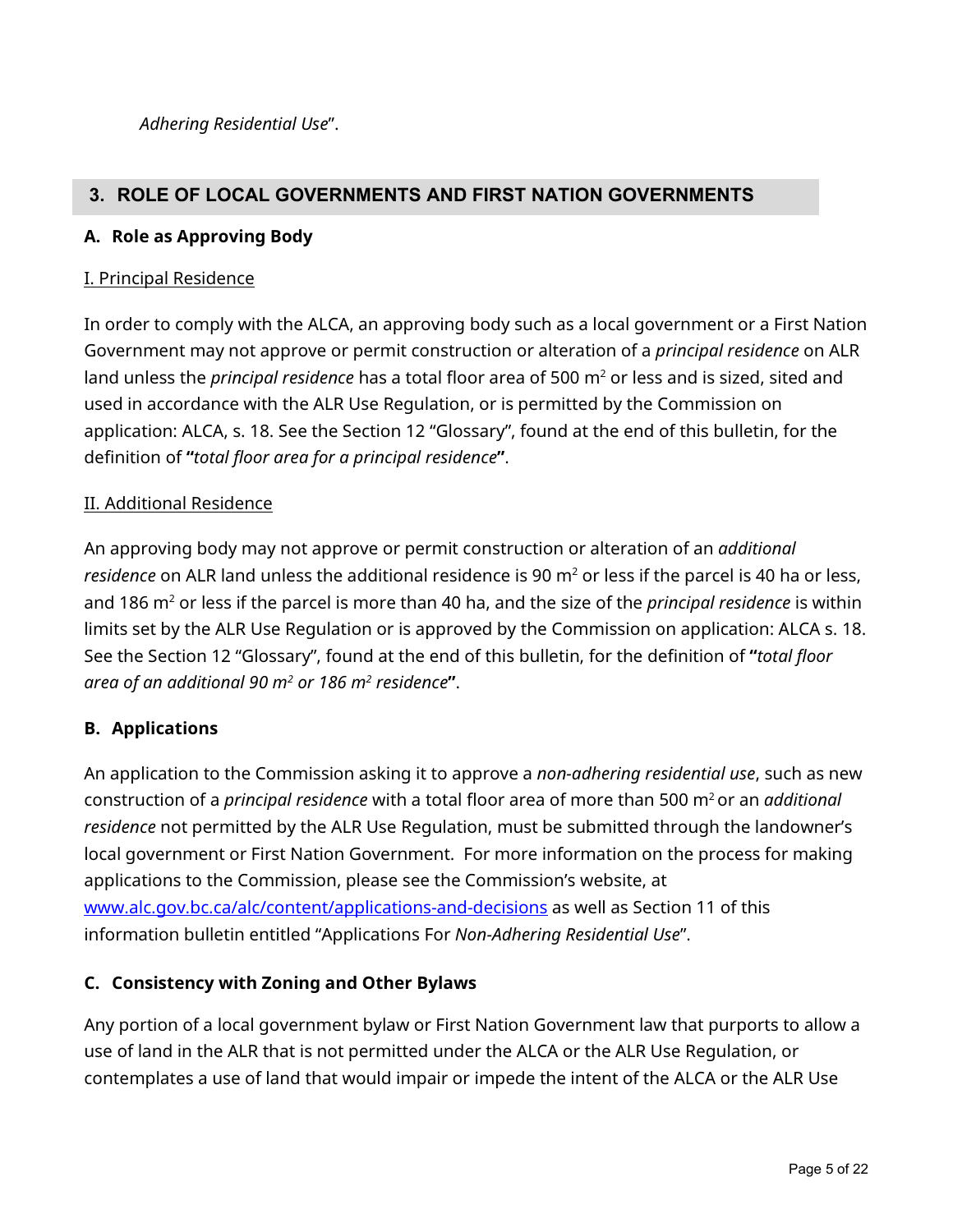Regulation, is inconsistent with the ALCA or the ALR Use Regulation and has no force or effect: ALCA, ss. 46(4), (5).

# For example, **if a zoning bylaw provides for more residences on ALR land than do the ALCA and the ALR Use Regulation, its provision for extra residences is of no force or effect and cannot be relied on**.

Construction, alteration or use of any residences in contravention of the ALCA or the ALR Use Regulation may be subject to compliance and enforcement action even if the construction, alteration or use seems to be in compliance with a local government bylaw or First Nation Government law.

## <span id="page-5-0"></span>**D. Local Government or First Nation Government May Restrict**

**Local government bylaws or First Nation Government laws can be more restrictive of residential use of the ALR than the ALCA**: ALCA, s. 46(6). The ALR Use Regulation identifies certain designated *farm use*s and permitted *non-farm use*s that local governments or First Nation Governments must not prohibit, but places no limitation on local government or First Nation Government powers to prohibit or otherwise restrict residential uses of ALR land. **As such, a local government or First Nation Government may impose restrictions on sizing, siting and use of residences on ALR land additional to those found in the ALCA**. For example, a local government or First Nation Government could enact a bylaw/law imposing a size limit smaller than 500 m2 total floor area on *principal residence*s on ALR land.

#### <span id="page-5-1"></span>**E. Areas Without Zoning Bylaws**

Some areas of the province do not have zoning bylaws. The absence of local zoning bylaws does not relieve a landowner from complying with the restrictions in the ALCA and ALR Use Regulation.

## <span id="page-5-2"></span>**4. NEW CONSTRUCTION OF A RESIDENCE ON ALR LAND THAT HAS NO EXISTING RESIDENCE**

No application is required to the Commission in order to *construct* a residence with a total floor area of 500 m2 or less on a parcel of ALR land which has **no existing residence** (a "**vacant parcel**").

The Commission will consider the residence when built on a vacant parcel to be the "*principal residence*".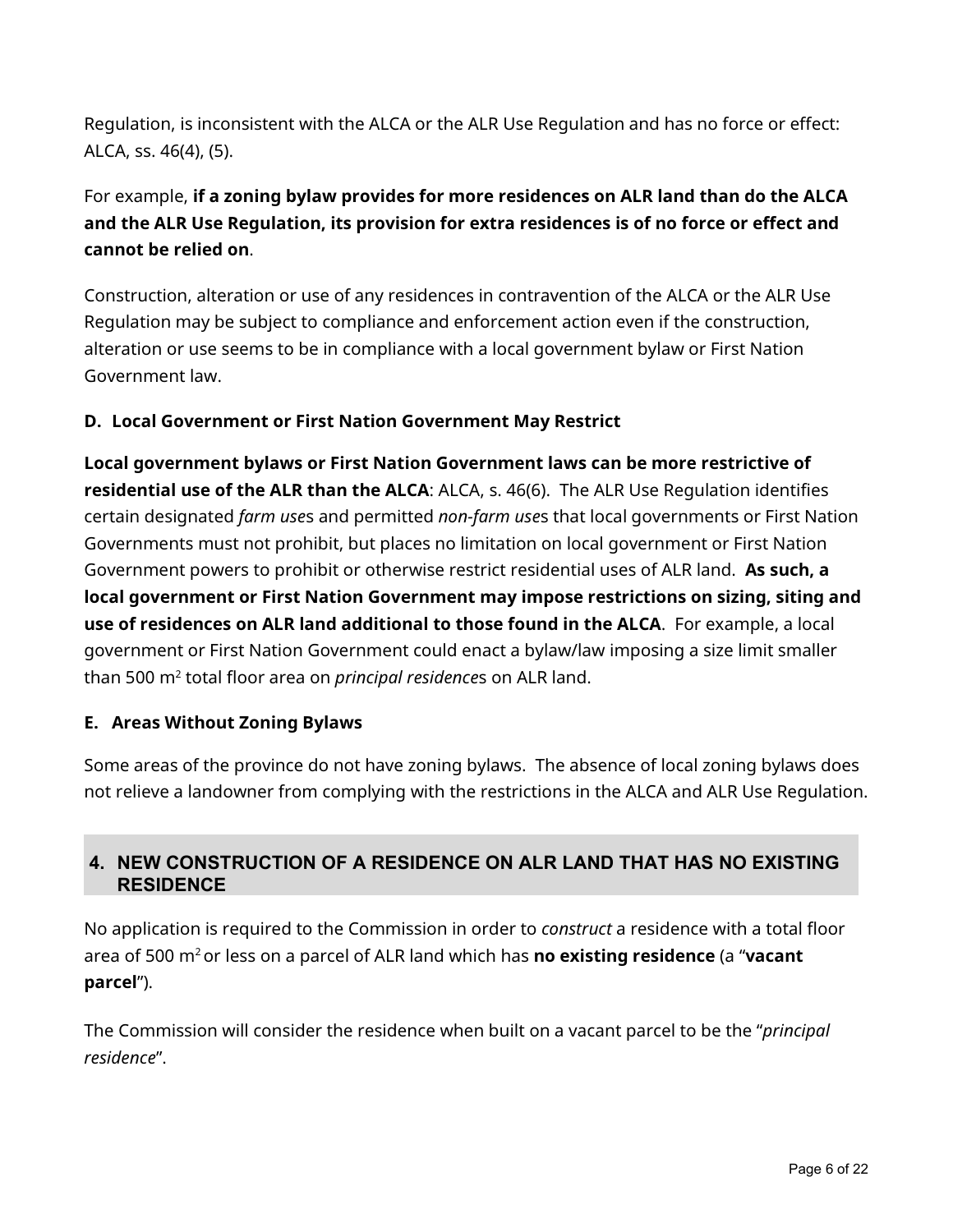If the proposed *principal residence* is more than 500 m2 , in order to *construct* the residence the landowner must first apply to the Commission through the local government or First Nation Government and obtain permission from the Commission: ALCA, s. 20.1(1).

"*Construct*" includes "to build a new structure" or "to place on land a new structure that is fully or partially pre-fabricated": ALCA, s. 1(1).

## <span id="page-6-0"></span>**5. NEW CONSTRUCTION OF A RESIDENCE AFTER DECEMBER 31, 2021 WHERE THERE IS AN EXISTING RESIDENCE**

No application is required to the Commission in order to *construct* an *additional residence* for which construction begins after December 31, 2021 if:

- a. at the time that construction begins, the parcel has located on it only one residence, whether or not a permitted secondary suite is located in the residence;
- b. neither residence will be attached to, nor be part of, the other residence;
- c. when constructed, one of the following applies to the residences:
	- i. if the parcel is 40 ha or less, there will be:
		- 1. one residence, the total floor area of which is 500  $m<sup>2</sup>$  or less; and
		- 2. one residence, the total floor area of which is 90  $m<sup>2</sup>$  or less:
	- ii. if the parcel is more than 40 ha, there will be:
		- 1. one residence, the total floor area of which is any size permitted under the ALCA; and
		- 2. one residence, the total floor area of which is 186  $m<sup>2</sup>$  or less.

Permission of the Commission is required to *alter* the size of a residence constructed under this section of the ALR Use Regulation unless the alteration does not increase the total floor area of the residence beyond what is permitted as set out above. See the Section 12 "Glossary", found at the end of this bulletin, for the definition of **"***total floor area for a principal residence***"** and "*total floor area of an additional 90 m2 or 186 m2 residence".*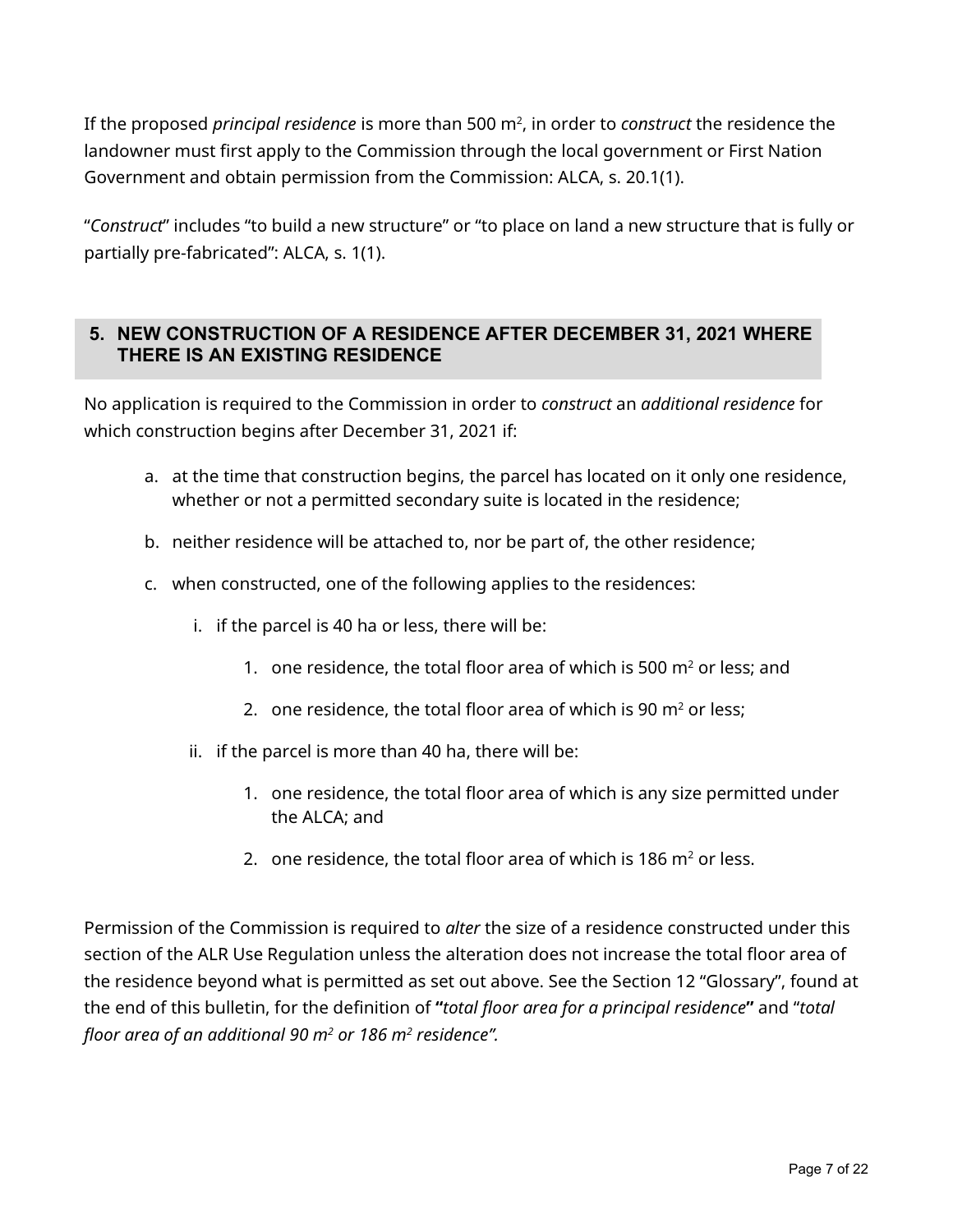## <span id="page-7-0"></span>**6. GRANDFATHERING PROVISIONS**

#### <span id="page-7-1"></span>**A. Completing a Residential Construction Initiated by February 22, 2019**

If by February 22, 2019 a landowner had already initiated construction of a residence in the ALR, in certain circumstances the owner may be able to complete that work without application to the Commission. In other circumstances, the work will not be able to proceed unless the Commission first approves an **application for a** *non-adhering residential use* made by the owner: ALCA, ss. 20.1(2), 25. See Section 11 "Applications for *Non-Adhering Residential Use*" later in this bulletin.

#### I. Unfinished Principal Residence

#### *Total Floor Area of a Principal Residence* of 500 m<sup>2</sup> or less

If the landowner is completing construction of an unfinished *principal residence* which will on completion have a total floor area of **500 m2 or less** and is otherwise also compliant with the ALCA and regulations, the owner may complete that construction without applying to the Commission for permission to do so.

#### *Total Floor Area of a Principal Residence* of more than 500 m2

If the landowner is completing construction of an unfinished *principal residence* which will, if completed *as designed*, have a total floor area of **more than 500 m**², the landowner may continue if:

a) Where building permit *authorization* **is required** by local government bylaw or First Nation Government law

- all required authorizations to *construct* the residence were granted before February 22, 2019 and construction of the foundation of the residence substantially began on or before November 5, 2019, AND
- from the date construction of the residence began until completion, the construction or alteration (i) is carried out in accordance with all applicable authorizations and enactments, and (ii) continues without interruption, other than work stoppages considered reasonable in the building industry; OR

b) Where building permit *authorization* **is NOT required** by local government bylaw or First Nation Government law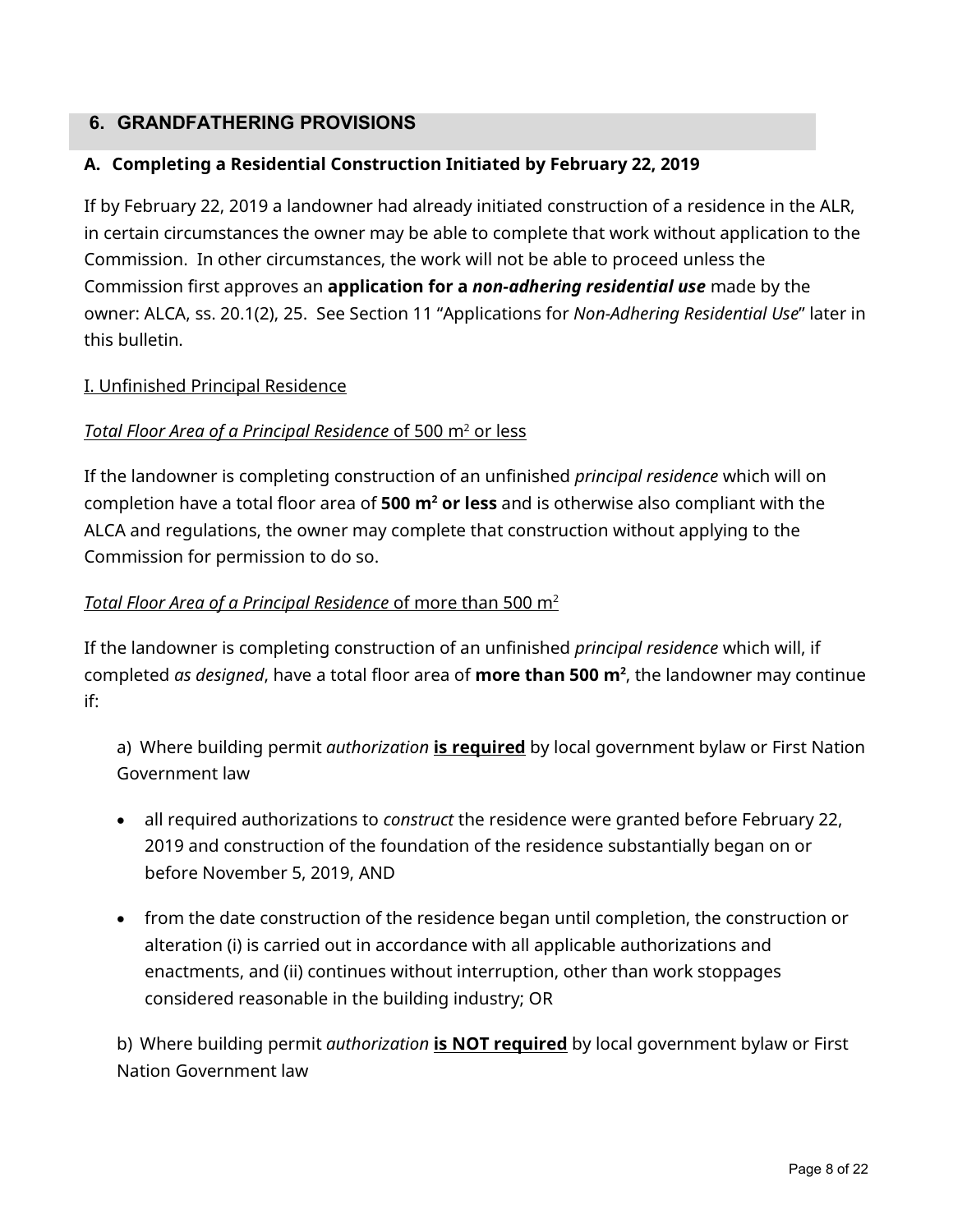- if no authorizations to *construct* the residence are required, construction of the foundation of the residence had substantially begun before February 22, 2019; AND
- from the date construction of the residence began until completion, the construction or alteration (i) is carried out in accordance with all applicable authorizations and enactments, and (ii) continues without interruption, other than work stoppages considered reasonable in the building industry.

## II. Unfinished Additional Residence

If the landowner is completing construction of a residence that, **if completed** *as designed*, will be an *additional residence*, the landowner may do so if:

a) Where building permit *authorization* **is required** by local government bylaw or First Nation Government law

- all required authorizations to *construct* the residence were granted before February 22, 2019 and construction of the foundation of the residence substantially began before February 22, 2019, AND
- from the date construction of the residence began until completion, the construction or alteration (i) is carried out in accordance with all applicable authorizations and enactments, and (ii) continues without interruption, other than work stoppages considered reasonable in the building industry; OR

b) Where building permit *authorization* **is NOT required** by local government bylaw or First Nation Government law

- if no authorizations to *construct* the residence are required, construction of the foundation of the residence had substantially begun before February 22, 2019; AND
- from the date construction of the residence began until completion, the construction or alteration (i) is carried out in accordance with all applicable authorizations and enactments, and (ii) continues without interruption, other than work stoppages considered reasonable in the building industry.

#### <span id="page-8-0"></span>**B. Completing Residential Alterations Initiated by February 22, 2019**

If an owner wants to complete alterations to a residence on ALR land that had been initiated prior to February 22, 2019, the owner may do so without application to the Commission only in limited circumstances.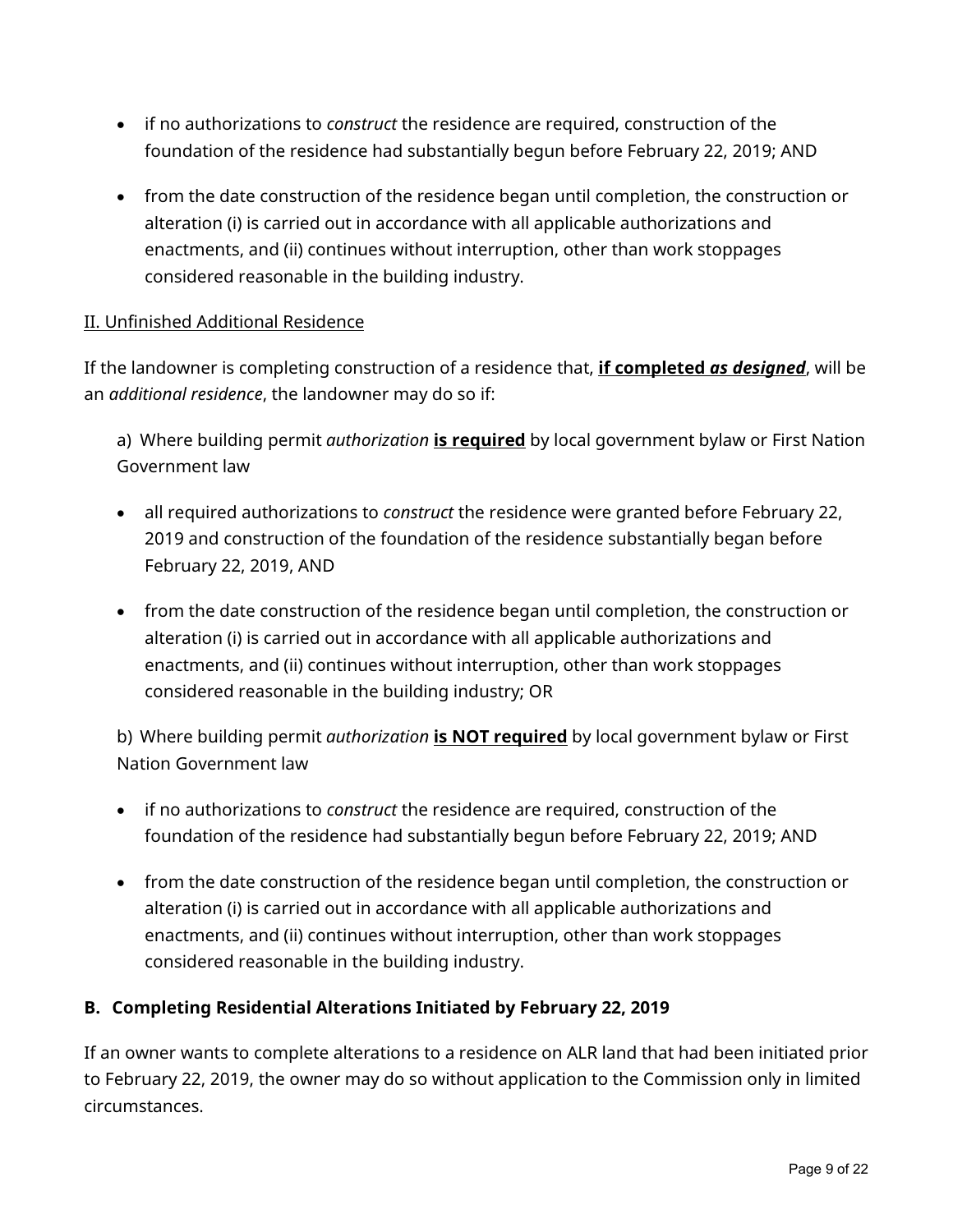To "*alter*" means "(a) to *alter* the exterior of a structure so as to increase its size; (b) to move or *alter* the exterior walls or edges of a structure so as to change its siting": ALCA, s. 1(1).

## I. Completing Alterations to a Principal Residence

#### *Total Floor Area of a Principal Residence* of 500 m<sup>2</sup> or less

If the landowner is completing alterations to a *principal residence* that will not cause its total floor area to exceed **500 m2** and that will otherwise also be compliant with the ALCA and regulations, the landowner may complete those alterations without applying to the Commission for permission to do so.

#### *Total Floor Area of a Principal Residence* of more than 500 m2

Alterations that had already been commenced as of February 22, 2019 to a *principal residence* that, <mark>if completed *as designed,* will have a total floor area of more than 500 m<sup>2</sup>, may be</mark> completed if:

a) Where building permit *authorization* **is required** by local government bylaw or First Nation Government law

- all required authorizations to *alter* the residence were granted before February 22, 2019 and construction of the foundation of the residence substantially began on or before November 5, 2019, AND
- from the date alteration of the residence began until completion, the construction or alteration (i) is carried out in accordance with all applicable authorizations and enactments, and (ii) continues without interruption, other than work stoppages considered reasonable in the building industry; OR

b) Where building permit *authorization* **is NOT required** by local government bylaw or First Nation Government law

- if no authorizations to *alter* the residence are required, construction of the foundation of the residence had substantially begun before February 22, 2019; AND
- from the date alteration of the residence began until completion, the construction or alteration (i) is carried out in accordance with all applicable authorizations and enactments, and (ii) continues without interruption, other than work stoppages considered reasonable in the building industry.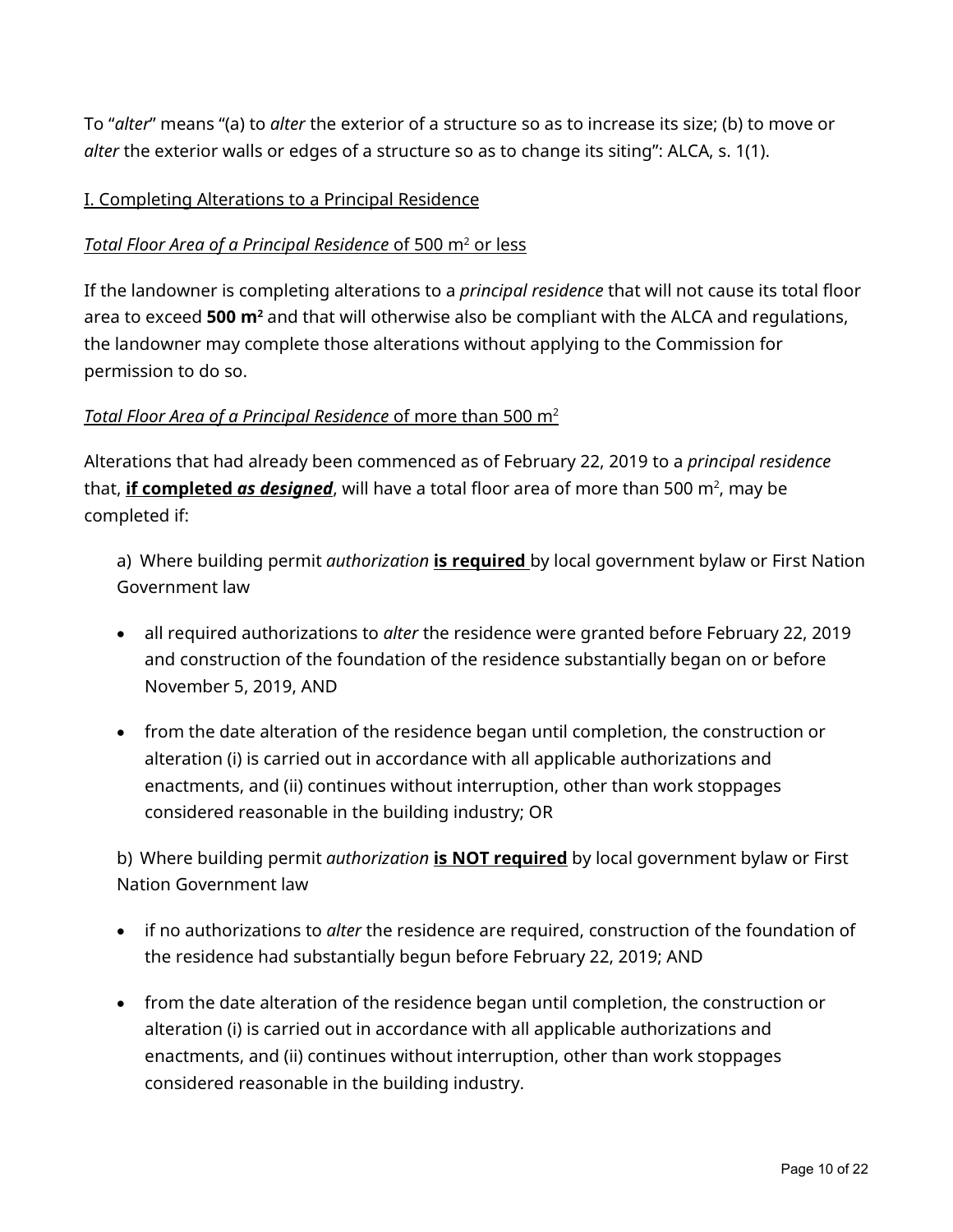## II. Completing Alterations to an Additional Residence

Alterations that had already been commenced as of February 22, 2019 to a residence in the ALR that, **if completed** *as designed*, will be an *additional residence*, may be completed if:

a) Where building permit *authorization* **is required** by local government bylaw or First Nation Government law

- all required authorizations to *alter* the residence were granted before February 22, 2019 and construction of the foundation of the residence substantially began before February 22, 2019, AND
- from the date alteration of the residence began until completion, the construction or alteration (i) is carried out in accordance with all applicable authorizations and enactments, and (ii) continues without interruption, other than work stoppages considered reasonable in the building industry; OR

b) Where building permit *authorization* **is NOT required** by local government bylaw or First Nation Government law

- if no authorizations to *alter* the residence are required, construction of the foundation of the residence had substantially begun before February 22, 2019; AND
- from the date alteration of the residence began until completion, the construction or alteration (i) is carried out in accordance with all applicable authorizations and enactments, and (ii) continues without interruption, other than work stoppages considered reasonable in the building industry.

#### <span id="page-10-0"></span>**C. New Alterations Initiated After February 22, 2019**

Alterations that were not initiated by February 22, 2019 may also be undertaken in some circumstances on ALR land without application to the Commission.

An owner who wishes to *alter* a *residential structure* that existed on ALR land on February 22, 2019 but that (a) is an additional structure; or (b) is a *principal residence* with a total floor area of more than 500 m²; or (c) is of a size or is sited in contravention of a regulation, may do so in some circumstances. The owner may *alter* the structure without applying to the Commission **only** if the alteration will lead to no further contravention of the ALCA or regulations: ALCA, s. 20.2.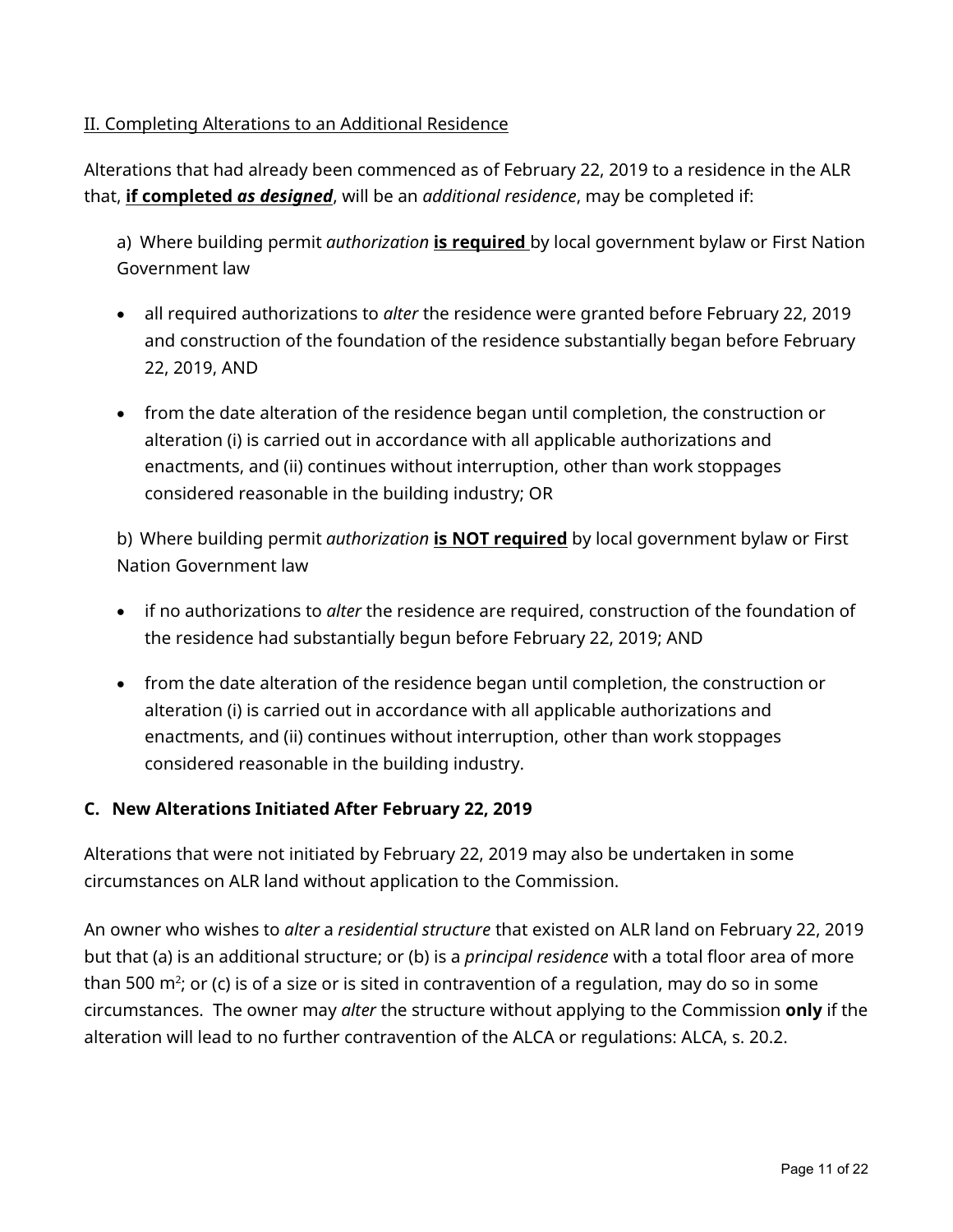The Commission expects that the alterations undertaken in the context of the above paragraph would eliminate, or at least reduce or not worsen, any pre-existing contravention of the ALCA or the regulations. It does not expect that alterations would increase the size of the *residential structure* or initiate a *non-adhering residential use*; any such alterations should be the subject of an application to the Commission.

An owner who wishes to *alter* a *principal residence* that will remain no larger than 500 m2 and that will otherwise also remain in compliance with the ALCA and regulations may also do so without application to the Commission.

## <span id="page-11-0"></span>**D. Manufactured Home on ALR Land on or Before February 22, 2019**

If on February 22, 2019, there was a manufactured home which was an *additional residence*, was constructed in accordance with all applicable enactments, and was used as a residence by a member of the immediate family of the owner of the land in the ALR, it may continue to be used as a residence in the ALR if the size and siting of the residence is not altered after February 22, 2019 unless:

- the alteration of the size and siting is permitted on application, OR
- the size of the manufactured home or the total area occupied by all residences and other *residential structure*s, roads and service lines, and all agricultural land between them, as applicable, is not increased by the alteration.

Section 32 of the ALR Use Regulation is repealed effective December 31, 2021. However, pursuant to new ALR Use Regulation section 34.1, a manufactured home constructed before February 22, 2019 may still be used as a residence in the ALR after December 31, 2021 if the home meets the conditions set out in this section of this information bulletin. There is no right to replace a *residential structure* which is permitted due to a grandfathering exception. An application to the Commission for its approval is required to replace such a structure. See the "Replacing a Residence" section for more information.

#### <span id="page-11-1"></span>**E. Manufactured Home Constructed between July 4, 2019 and December 31, 2021**

The use of agricultural land for an *additional residence* that is a manufactured home and that is not a *pre-existing residential structure,* as defined in the ALCA (See the "Glossary" section at the end of this bulletin for ease of reference), is permitted if **all** the following conditions are met:

• All required authorizations to locate the manufactured home on the agricultural land are granted before December 31, 2021;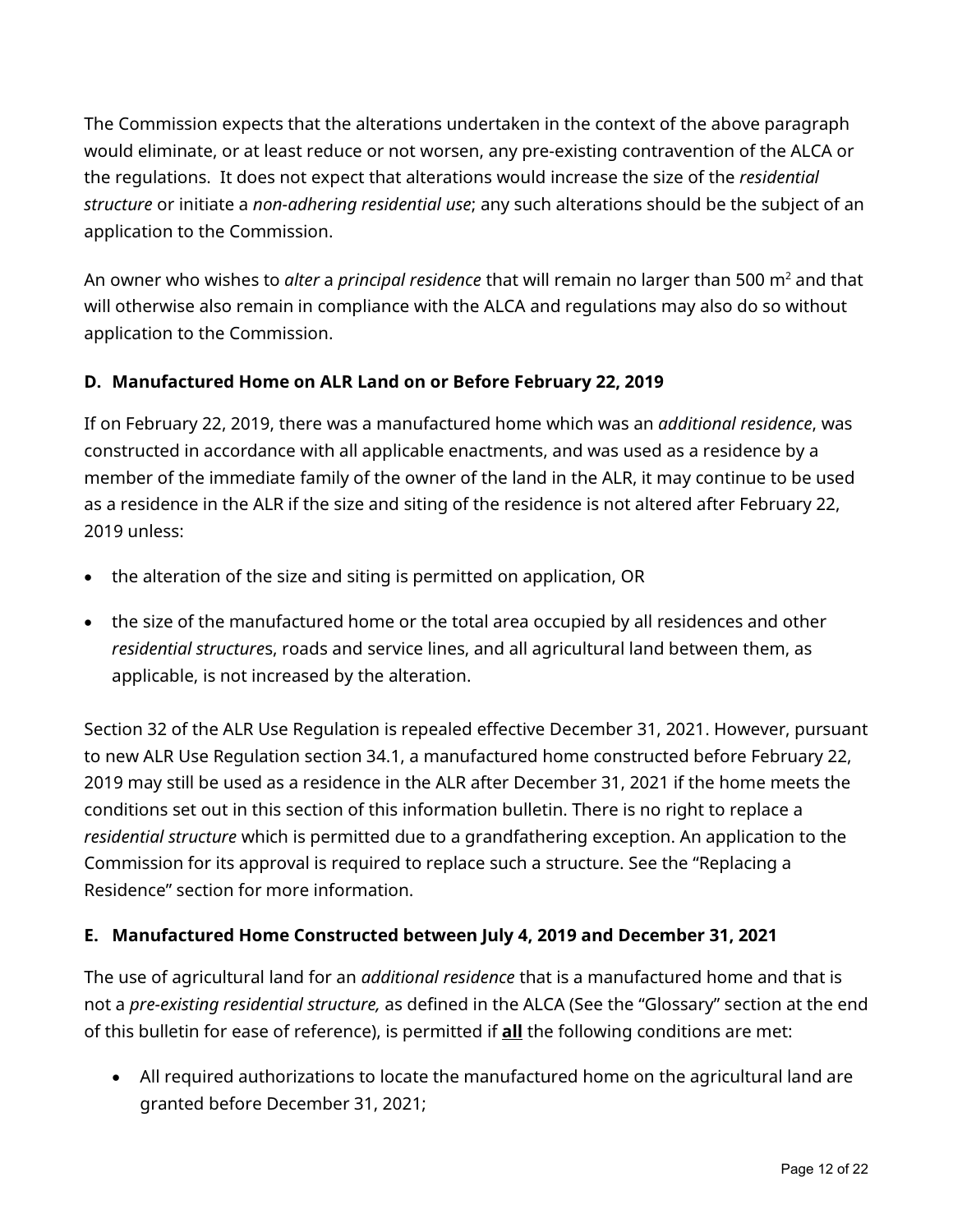- The manufactured home is constructed in accordance with all applicable enactments;
- On December 31, 2021, the home is 9 m or less in width; and
- On December 31, 2021, the manufactured home is used as a residence only by the owner or a person related to the owner.

If all of these conditions are met, the manufactured home may continue to be used as a residence in the ALR. The size and siting of the manufactured home must not be altered after December 31, 2021, unless the alteration of the size and siting is permitted by the Commission after an application.

For the purposes of the December 31, 2021 residency requirement noted above, the following persons are related to the owner: (a) the owner's parent, grandparent or great-grandparent, (b) the owner's sibling, (c) the owner's child, grandchild or great-grandchild, (d) the owner's spouse, or (e) the owner's spouse's parent.

There is no right to replace a *residential structure* which is permitted due to a "grandfathering" exception. An application to the Commission for its approval is required to replace such a structure. See the "Replacing a Residence" section for more information.

## <span id="page-12-0"></span>**F. Single-Level Accommodation Constructed Above an Existing Building on the Farm on or before February 22, 2019**

If on February 22, 2019 there was accommodation that had been constructed in accordance with all applicable enactments above an existing building on the farm and that had only a single level, it may continue to be used as a residence in the ALR if the size and siting of the residence is not altered after February 22, 2019 unless:

- the alteration of the size and siting is permitted on application, OR
- the total area occupied by all residences and other *residential structure*s, roads and service lines, and all agricultural land between them, as applicable, is not increased by the alteration.

ALR Use Regulation, s. 32

Section 32 of the ALR Use Regulation has been repealed effective December 31, 2021. However, pursuant to the new ALR Use Regulation section 34.1, a single-level accommodation above an existing building on the farm that was constructed before February 22, 2019 may still be used as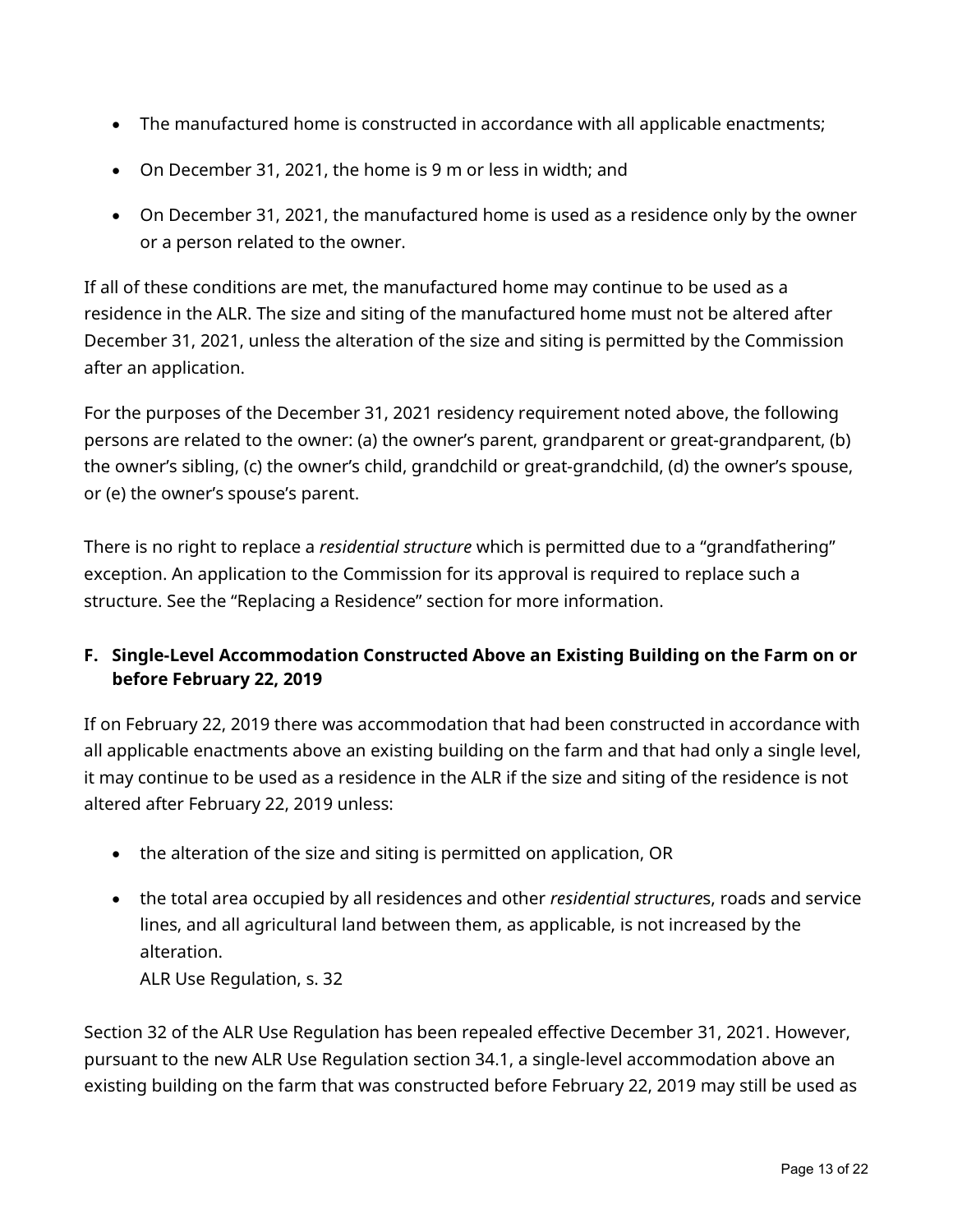a residence in the ALR if the home meets the conditions set out in ALR Use Regulation section 34.1 and summarized in this section of this information bulletin for ease of reference.

There is no right to replace a *residential structure* which is permitted due to a grandfathering exception. An application to the Commission for its approval is required to replace such a structure. See the "Replacing a Residence" section for more information.

## <span id="page-13-0"></span>**G. Second Single Family Dwelling in Former Zone 2 ("***Zone 2 Second SFD***") on or before February 22, 2019**

Until February 22, 2019, land in the ALR was considered to be either in Zone 1 (the panel regions of the South Coast, Island and Okanagan panels) or Zone 2 (the panel regions of the Interior, North and Kootenay panels).

Prior to February 22, 2019, certain activities were permitted in Zone 2 that were not permitted in Zone 1. The term "*Zone 2 Second SFD*" is used in this bulletin to refer to a second single family dwelling in the area of the province that until February 22, 2019 was Zone 2, if the parcel was at least 50 ha in size and if the total area occupied by all residences and other *residential structure*s, roads and service lines, and all land between them, was 4,000  $m<sup>2</sup>$  or less.

If on February 22, 2019 there was a "*Zone 2 Second SFD*" on Zone 2 land in the ALR, constructed in accordance with all applicable enactments, the *Zone 2 Second SFD* may continue to be used as a residence in the ALR if the size and siting of the Zone 2 Extra Home is not altered after February 22, 2019 unless:

- the alteration of the size and siting is permitted on application, OR
- the total area occupied by all residences and other residential structures, roads and service lines, and all agricultural land between them, as applicable, is not increased by the alteration.

ALR Use Regulation, s. 32

Section 32 of the ALR Use Regulation has been repealed effective December 31, 2021. However, pursuant to the new ALR Use Regulation section 34.1, a second single family dwelling constructed before February 22, 2019 may still be used as a residence in the ALR if the home meets the conditions set out in ALR Use Regulation section 34.1 and summarized in this section of this information bulletin for ease of reference.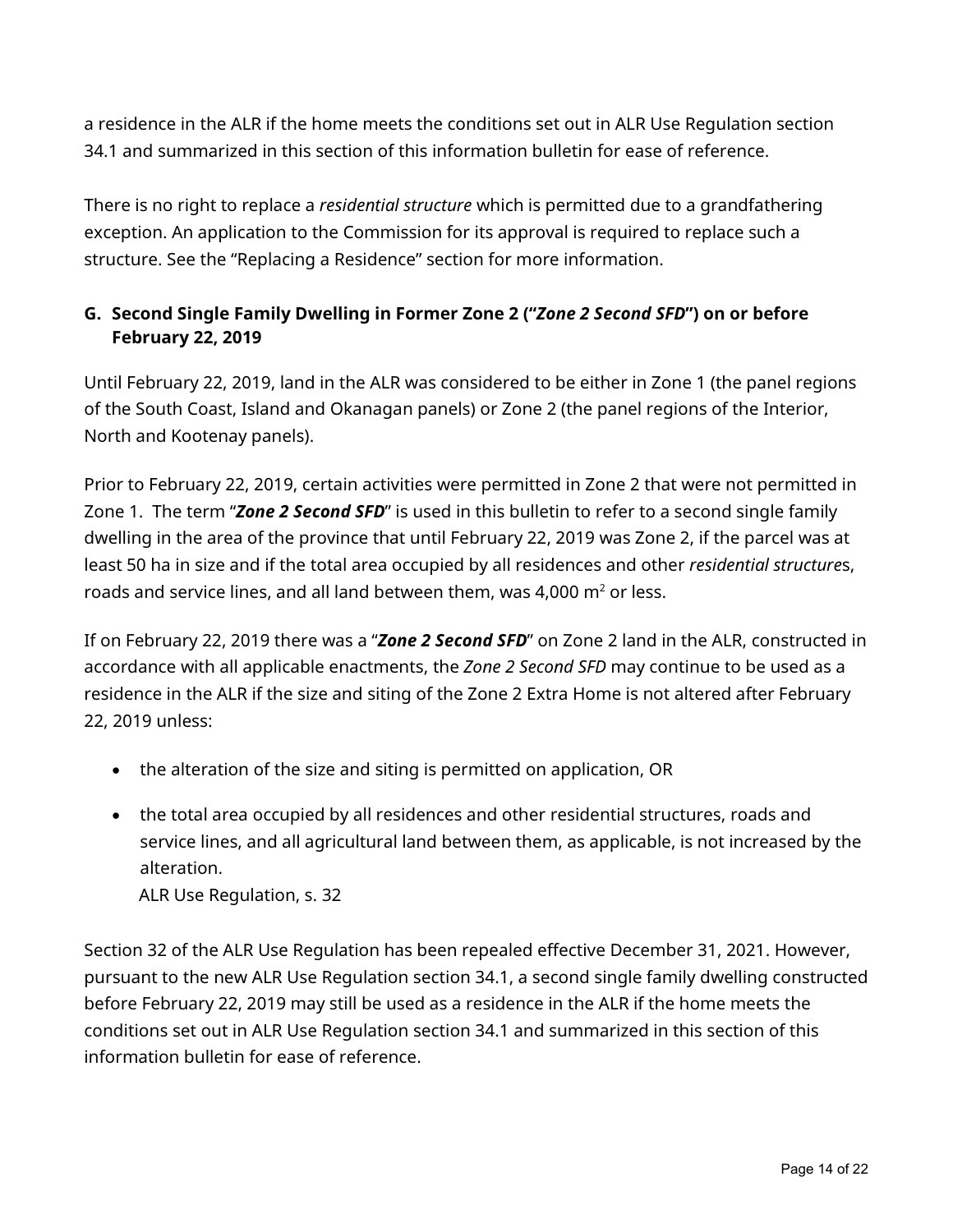There is no right to replace a *residential structure* which is permitted due to a grandfathering exception. An application to the Commission for its approval is required to replace such a structure. See the "Replacing a Residence" section for more information.

## <span id="page-14-0"></span>**7. REPLACING A RESIDENCE**

The term "*construct*" includes "to replace a structure, 75% or more of which has been substantially damaged or destroyed": ALCA, s. 1(1). In order to replace a structure, an owner must abide by the requirements in section 20.1 and, if applicable, section 20.2 of the ALCA.

## <span id="page-14-1"></span>**A. Parcels on which there is only one residence**

If an owner is replacing the only residence on a parcel in the ALR, the total floor area of the new residence must not be more than 500  $m^2$ .

If an owner wants to reside in the only residence on the property (also known as the "principal residence") while constructing a new residence to replace the *principal residence* an application to the Commission for its approval is required, unless the new residence complies with the "*additional residence*" permissions in s. 34.3 of the ALR Use Regulation. See the Section 12 "Glossary", found at the end of this bulletin, for the definition of **"***total floor area for a principal residence***"** and "*total floor area of an additional 90 m2 or 186 m2 residence".*

## <span id="page-14-2"></span>**B. Parcels on which there is more than one residence**

An application to the Commission, and Commission approval of that application, are required to replace residences which pre-date the ALR (that is, are older than December 21, 1972), residences approved by local government or First Nation Government under the former section 18 of the ALCA and its predecessors, residences permitted without application to the Commission under previous versions of the ALCA and regulations, and residences constructed in contravention of local zoning bylaws or the ALCA or regulations.

Whether an application is required to replace a residence that the Commission itself had previously approved on application may depend on the terms of that approval.

## <span id="page-14-3"></span>**8. USE OF RESIDENCE IN ALR**

Use of a residence located in the ALR is limited. Generally, it may be used only as a residence, subject to limited exceptions: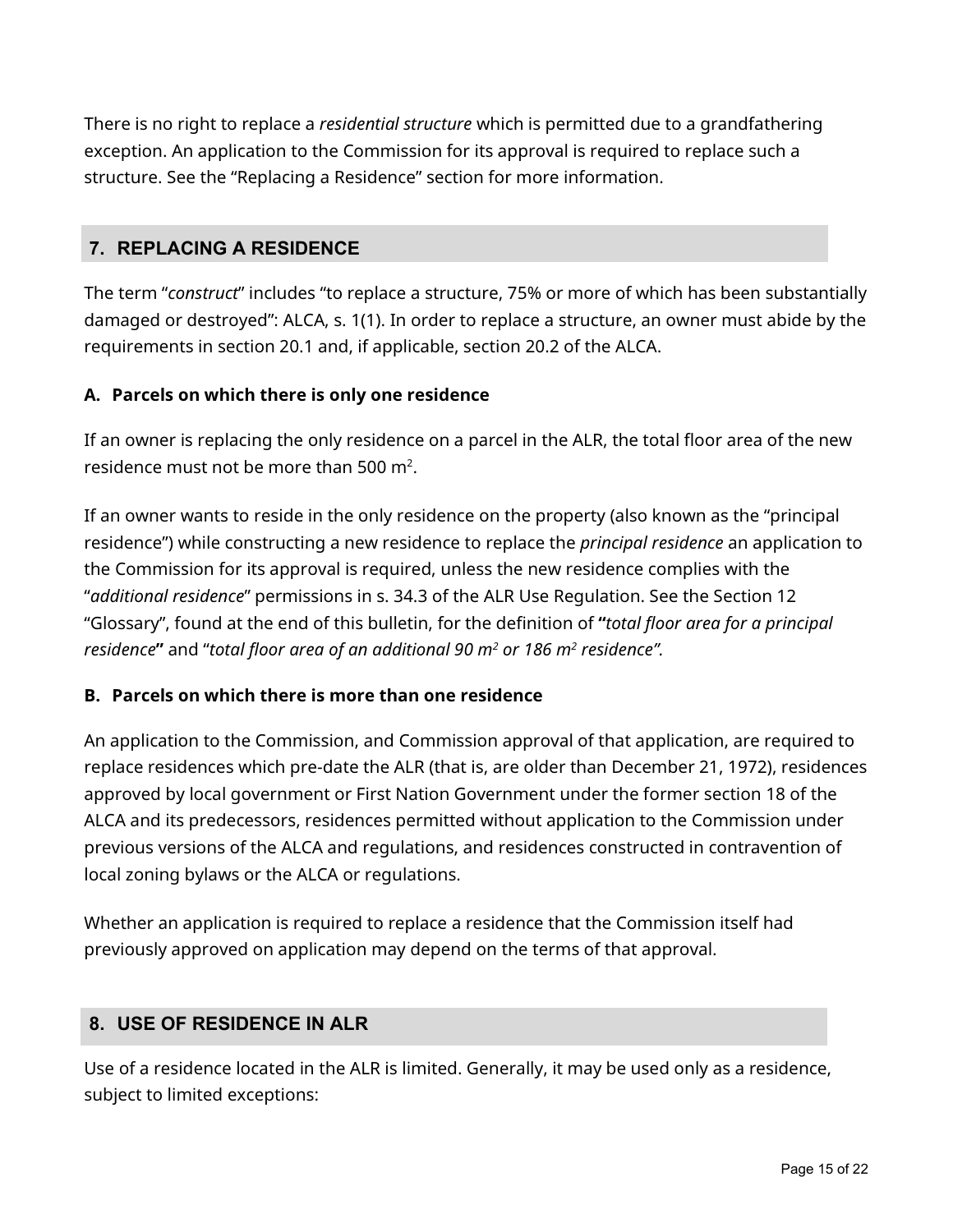## <span id="page-15-0"></span>**A. Secondary Suites**

The use of land in the ALR for a secondary suite is permitted if there is one suite only, located in the *principal residence*: ALR Use Regulation, s. 31.

## <span id="page-15-1"></span>**B. Limited Accommodation for Tourists**

See the Commission's information bulletin called "Accommodation for Tourists" for more information. Strict conditions must be met for such use.

## <span id="page-15-2"></span>**9. SOIL OR FILL FOR RESIDENTIAL CONSTRUCTION**

Removing soil from or placing *fill* on ALR land is permitted for the construction or maintenance of a *principal residence* if the total area from which soil is removed or on which *fill* is placed is 1,000  $m<sup>2</sup>$  or less. If the affected area is in a floodplain, an additional condition applies: the resulting elevation level must be consistent with applicable local government or First Nation Government requirements for flood protection: ALR Use Regulation, s. 35.

Removing soil from or placing *fill* on ALR land in connection with other residential uses (such as for the construction of an *additional residence*, whether or not the *additional residence* is permitted under the December 31, 2021 amendments to the ALR Use Regulation; alteration of a residence; construction of an accessory building, or where the area affected by a *principal residence* is greater than 1,000 m<sup>2</sup>) is not permitted. An owner of ALR land seeking to remove soil or place *fill* may submit a notice of intent along with payment of the required fee to the ALC's chief executive officer requesting approval: ALCA, s. 20.3. The landowner may also apply to the Commission for a *soil or fill use* under s. 25 of the ALCA.

The following types of *fill* are prohibited on ALR land (ALR Use Regulation, s. 36):

- construction or demolition waste (including masonry rubble, concrete, cement, rebar, drywall and wood waste);
- asphalt;
- glass;
- synthetic polymers;
- treated wood;
- unchipped lumber.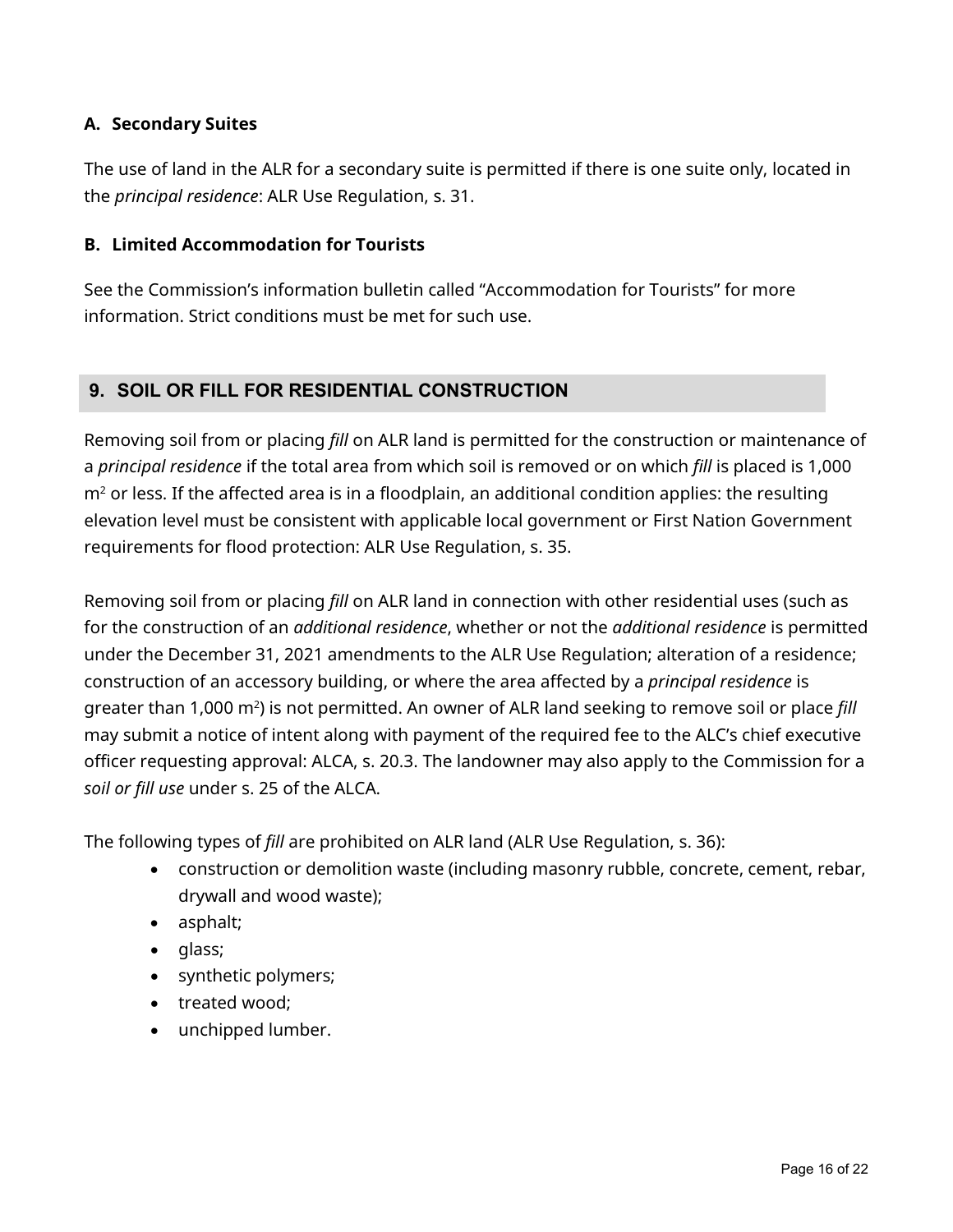## <span id="page-16-0"></span>**10.INFRASTRUCTURE NECESSARY FOR RESIDENTIAL USE**

Subject to any limits and conditions set out in Part 4 and Part 5 of the ALR Use Regulation, the use of agricultural land to *construct*, maintain or operate the following is permitted:

(a) a structure, other than a *residential structure*, that is necessary for a residential use permitted under Part 4. See section 11 of this information bulletin for more information on accessory buildings.

(b) a driveway or utility necessary for a residential use permitted under this part: ALR Use Regulation, s. 30.

Removing soil from or placing *fill* on ALR land in connection with these uses however is not permitted. An owner of ALR land seeking to remove soil or place *fill* for such uses may submit a notice of intent along with payment of the required fee to the ALC's chief executive officer requesting approval: ALCA, s. 20.3. The landowner may also apply to the Commission for a *soil or fill use* under s. 25 of the ALCA. For more information on soil or fill use in the ALR see ALC Information Bulletin IB-07.

# <span id="page-16-1"></span>**11.ACCESSORY BUILDINGS (GARAGES & STUDIOS, ETC.)**

The Commission expects that landowners will minimize the land area occupied by residential uses on a parcel in order to preserve land for farm use. Accessory residential buildings, such as detached garages or studios, are only permitted by the Agricultural Land Reserve Use Regulation, BC Reg 30/2019 if they are necessary for residential use. The determination of whether an accessory building is necessary for residential use is the authority of the Commission and will depend on the facts of each individual property.

Accessory residential buildings must comply with the size limits set out in the ALCA and cannot be used to circumvent the size limits on principal or additional residences in the ALCA and the regulations. Therefore, floor areas of detached accessory residential buildings will count towards the total floor area of the principal or additional residence (as applicable) as though those accessory buildings were attached to the same structure as the house.

# <span id="page-16-2"></span>**12.APPLICATIONS FOR NON-ADHERING RESIDENTIAL USE**

An owner may apply to the Commission for permission under section 25 of the ALCA for a *nonadhering residential use*: ALCA, s. 20.1(2). A **"***non-adhering residential use***"** means "any of the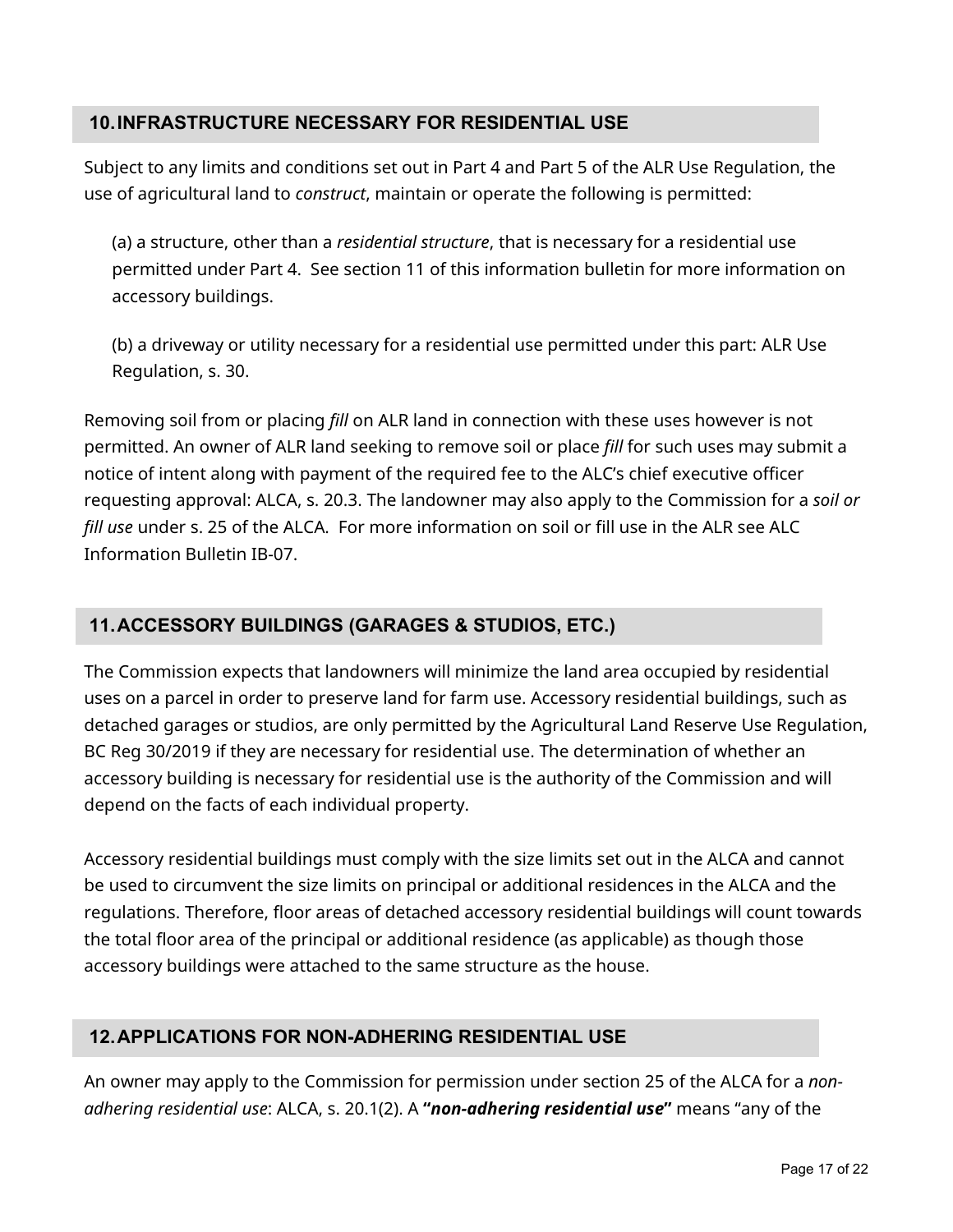following: (a) an *additional residence*; (b) a *principal residence* having a total floor area that is more than 500 m2 ; (c) a use of a *residential structure* that contravenes the regulations": ALCA, s. 1(1).

For more information on making applications to the Commission, please see the Commission's website, at [www.alc.gov.bc.ca/alc/content/applications-and-decisions.](http://www.alc.gov.bc.ca/alc/content/applications-and-decisions)

Section 25(1) of the ALCA provides that on receiving a use application the Commission normally may:

- refuse permission for the use applied for,
- grant permission, with or without limits or conditions, for the use applied for, or
- grant permission for an alternative use or subdivision, with or without limits or conditions, as applicable.

With respect to an application for a *non-adhering residential use*, the Commission (a) must consider the prescribed criteria, if any, (b) must not grant permission for an *additional residence* unless the *additional residence* is necessary for a farm use; and (c) must reject the application if required by the regulations to do so: ALCA, s. 25(1.1).

Examples of considerations that the Commission may take into account in determining a use application are found here: [www.alc.gov.bc.ca/alc/content/applications-and](https://www.alc.gov.bc.ca/alc/content/applications-and-decisions/what-the-commission-considers)[decisions/what-the-commission-considers](https://www.alc.gov.bc.ca/alc/content/applications-and-decisions/what-the-commission-considers)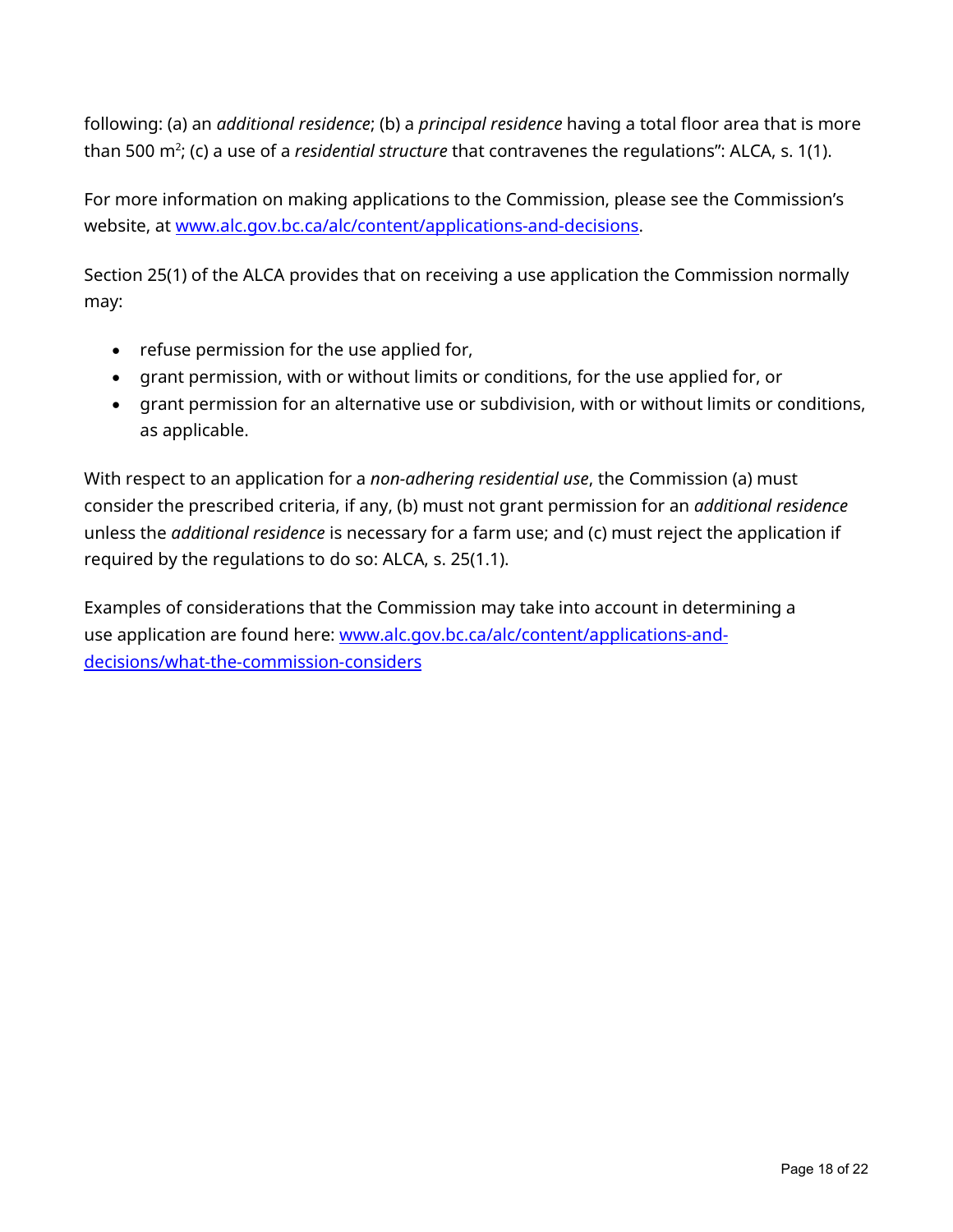## <span id="page-18-0"></span>**13.GLOSSARY**

The following key definitions are relevant to this information bulletin:

**"additional residence"** means "a residence on a parcel of agricultural land, other than the *principal residence*": ALCA, s. 1(1)

**"alter"** means "the following: (a) to alter the exterior of a structure so as to increase its size; (b) to move or *alter* the exterior walls or edges of a structure so as to change its siting": ALCA, s. 1(1)

**"as designed"** means as stated or shown in (a) a design, proposal or other plan approved under or accepted in support of an *authorization*, or (b) a design or plan finalized, before the date this section comes into force, by an architect or engineer or, if none, the designer of the residence, if no authorizations are needed to *construct* or *alter* the residence: ALCA, s. 20.2

**"authorization"** means a permit or other authorization, issued under an enactment, to *construct* or *alter* a residence: ALCA, s. 20.2

**"basement"** means a space below the first floor with a vertical height of more than 1.8 metres and having more than one-half its vertical height below the average finished grade at the perimeter of a building, pursuant to Commission Resolution No. 094N/2022, that does not extend beyond the outer surface of the exterior wall of the first floor.

**"construct"** means "the following: (a) to build a new structure; (b) to place on land a new structure that is fully or partially pre-fabricated; (c) to replace a structure, 75% or more of which has been substantially damaged or destroyed": ALCA, s. 1(1)

**"crawl space"** means an unfinished space below the first floor with a vertical height of less than 1.8 metres pursuant to Commission Resolution No. 094N/2022.

**"farm use"** means "an occupation or use of agricultural land for (i) farming land, plants, mushrooms, truffles or animals, (ii) a farm operation as defined in the *Farm Practices Protection (Right to Farm) Act*, or (iii) a purpose designated as a farm use by regulation", but "farm use" does "not include a residential use or a *soil or fill use*": ALCA, s. 1(1)

**"fill"** means "any material brought onto agricultural land other than materials exempted by regulation": ALCA, s. 1(1)

**"non-adhering residential use"** means "any of the following: (a) an *additional residence*; (b) a *principal residence* having a total floor area that is more than 500 m<sup>2</sup>; (c) a use of a *residential structure* that contravenes the regulations": ALCA, s. 1(1)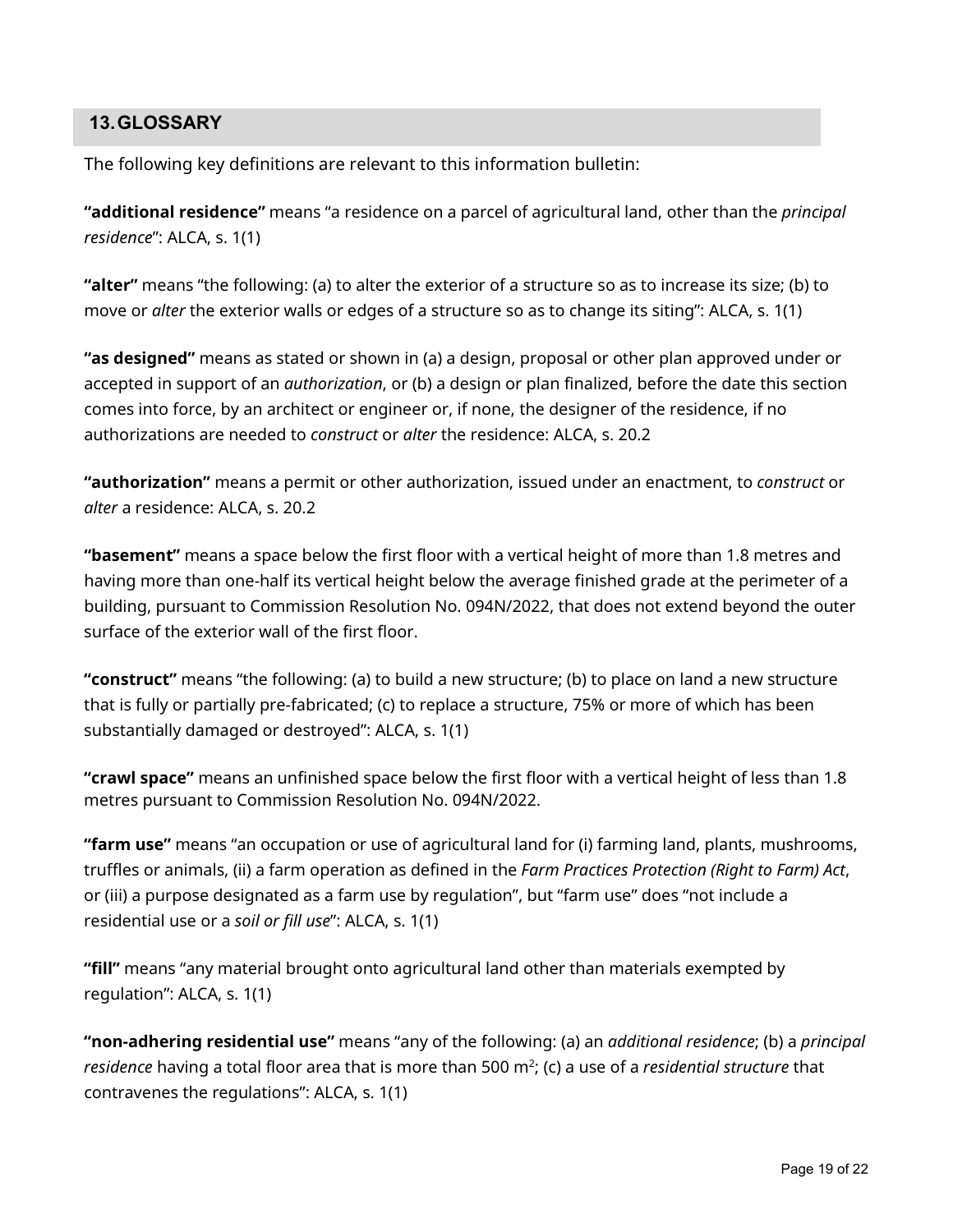**"non-farm use"** means "a use of agricultural land other than a *farm use*, a residential use or a *soil or fill use*": ALCA, s. 1(1)

**"pre-existing residential structure"** means "a *residential structure* that exists on agricultural land on the date this section comes into force [February 22, 2019], and (a) is an *additional residence*, (b) is a *principal residence* having a total floor area of more than 500 m<sup>2</sup>, or (c) is of a size or is sited in contravention of a regulation": ALCA, s. 20.2

**"prescribed residential structure"** is either a "structure" that, or a "vehicle" that, is "used, whether permanently or temporarily, to provide or in connection with providing accommodation as described in [Part 4 of the ALR Use Regulation]": ALR Use Regulation, s. 29

**"principal residence"** means "the residence permitted under section 20.1(1)(a)": ALCA, s. 1(1)

**"residential structure"** means "a structure used, during all or part of the year and whether fully or partially, as (a) a residence, (b) if prescribed, accommodation, or (c) if prescribed, in relation to a residence or accommodation": ALCA, s. 1(1)

**"residential use"** means "a use of agricultural land for a *residential structure*" but "does not include a *farm use* or a *soil or fill use*": ALCA, s. 1(1)

**"soil or fill use"** means "the removal of soil from, or the placement of *fill* on, agricultural land" but "does not include a *farm use* or a residential use": ALCA, s. 1(1)

**"total floor area of a principal residence"** means, for purposes of the ALCA and ALR Use Regulation and pursuant to Commission Resolution No. 056N-2019, the total area of all floors measured to the outer surface of the exterior walls, including corridors, hallways, landings, foyers, staircases, stairwells, enclosed balconies, enclosed porches or verandas, and excluding:

- (a) attached garages and unenclosed carports to a cumulative maximum of 42  $m<sup>2</sup>$ ;
- (b) basements and crawl spaces (Commission Resolution No. 094N/2022); and
- (c) attics, with attic meaning the unfinished space between the roof and the ceiling of the top storey of a building or between a partial wall and a sloping roof. This exception only applies if this unfinished space is created by the use of roof trusses. The unfinished attic space created by the use of attic trusses or rafters in the construction of a residence is **not excluded from the calculation of total floor area** (Commission Resolution No. 095N/2022).

**"total floor area of an additional 90 m2 or 186 m2 residence**" of 90 or 186 m2 permitted in the ALR Use Regulation, pursuant to Commission Resolution No. 086N/2021, is measured to the outer surface of exterior walls including corridors, hallways, landings, foyers, staircases, stairwells, enclosed balconies, enclosed porches or verandas, *basements*, attached garages and unenclosed carports (Commission Resolution No. 096N/2022) as part of the total floor area, with the following exceptions: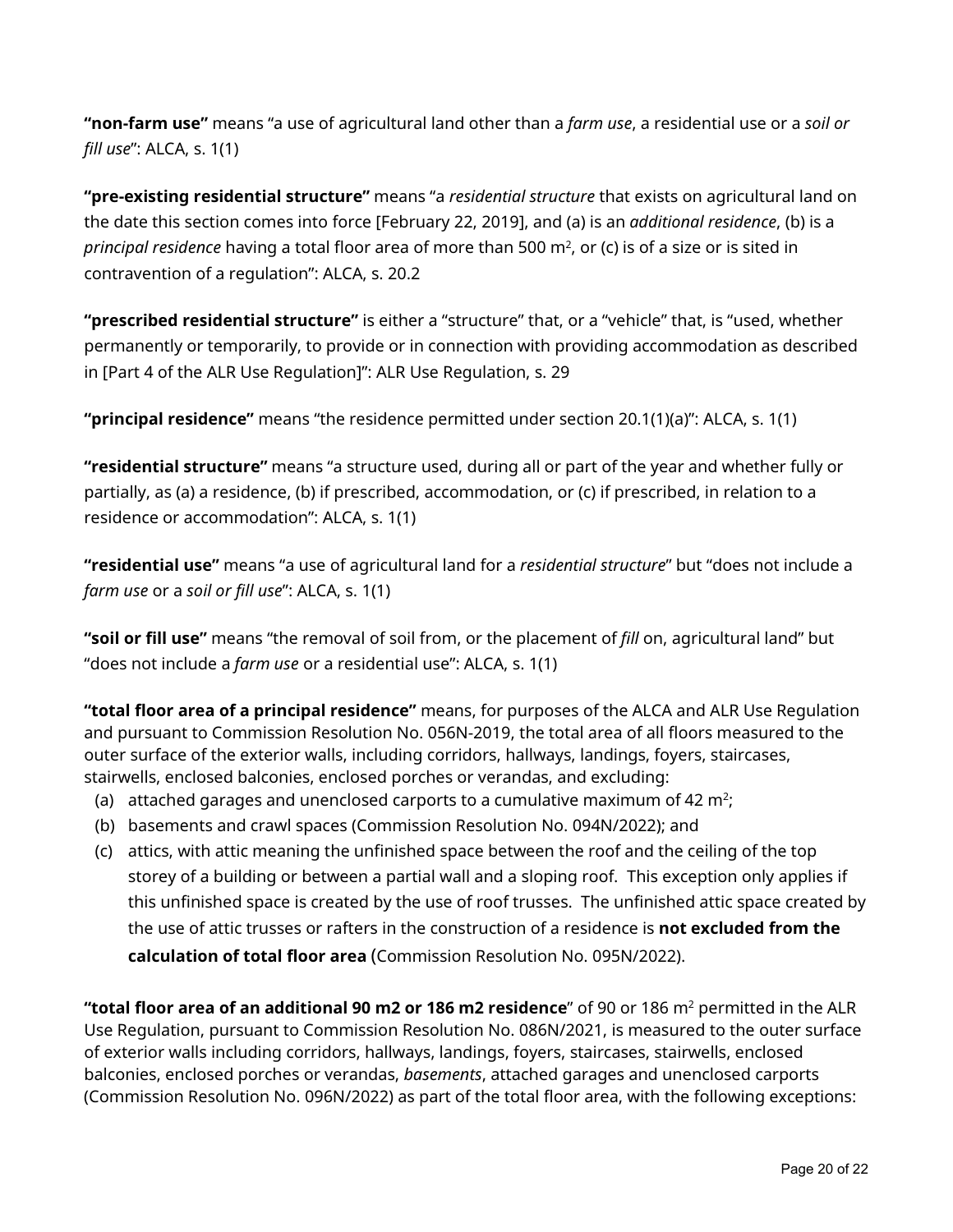- (a) attached garages are excluded from the total floor area calculation if the *additional residence* occupies the second storey above a one storey garage, and
- (b) attics, with attic meaning the unfinished space between the roof and the ceiling of the top storey of a building or between a partial wall and a sloping roof. This exception only applies if this unfinished space is created by the use of roof trusses. The unfinished attic space created by the use of attic trusses or rafters in the construction of a residence is **not excluded from the calculation of total floor area** (Commission Resolution No. 095N/2022), and
- (c) crawl spaces (Commission Resolution No. 094N/2022).



## **Illustration of roof truss Illustration of attic truss**





#### **Illustration of rafters**